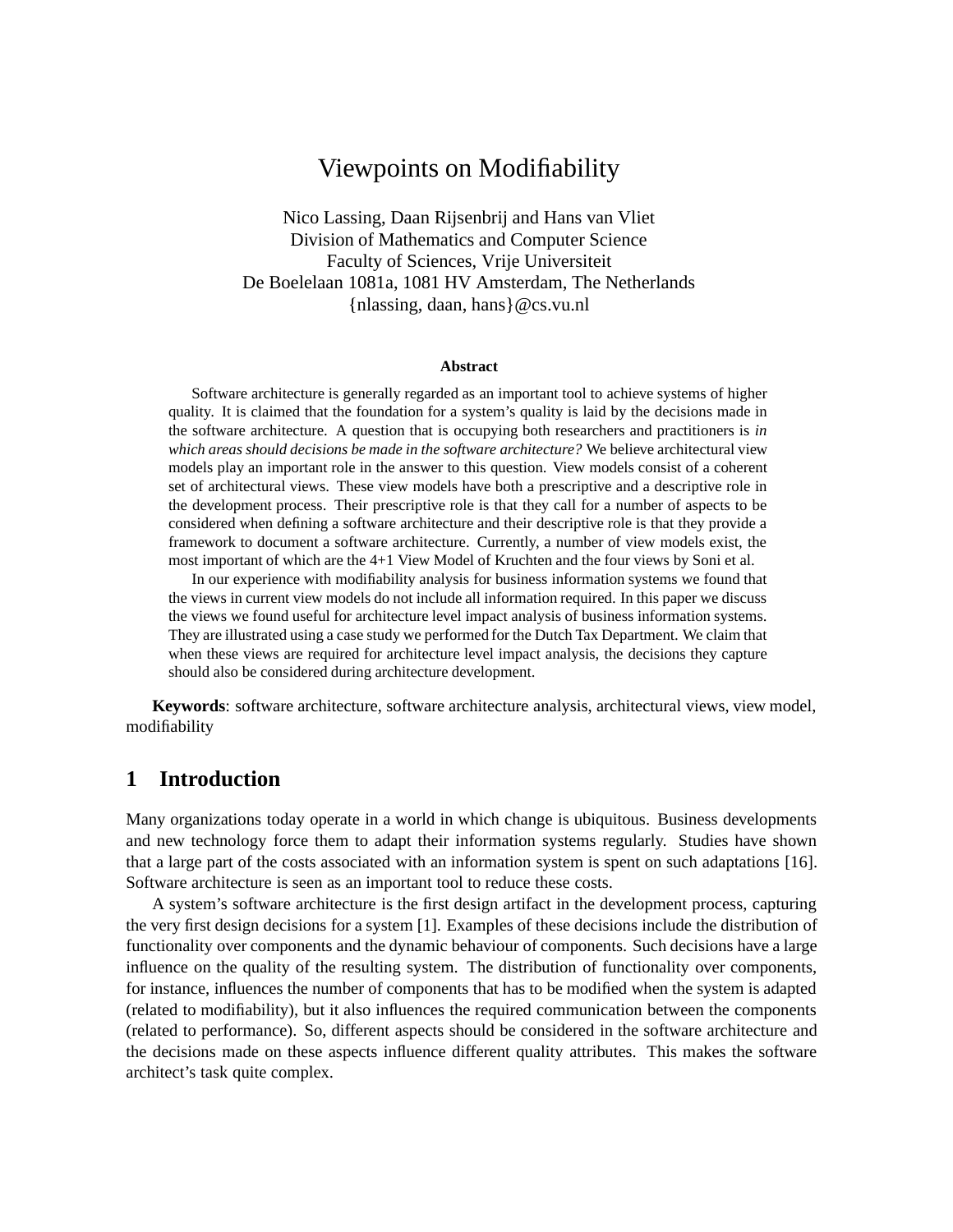Fortunately, the architect is not entirely in the dark. View models have been introduced to help the architect focus on the important aspects of the software architecture. The most important of these view models are the 4+1 View Model by Kruchten [10] and the four architectures by Soni et al. ([18] and [6]). A view model constitutes a coherent set of architectural perspectives, or viewpoints, that should be considered when defining a system's software architecture. Each of these viewpoints emphasizes different aspects of the software architecture, such as the run-time perspective (the dynamic behaviour of components) or the deployment perspective (the mapping of software components to hardware). The architect takes decisions on each of these aspects and documents these using a number of models, one for each viewpoint. The result is an architectural description, which captures the architect's decisions and thereby allows for analysis of the results. This type of analysis aims to answer the question whether the software architecture supports the quality requirements that were defined for the system. This is the area of software architecture analysis.

We have defined ALMA, a method for Architecture-Level Modifiability Analysis [2]. ALMA uses change scenarios to analyze a system's modifiability. The principle of such a scenario-based approach is that the analyst interviews various stakeholders and asks them to come up with events that may occur in the future and require the system to be adapted. These events are recorded in change scenarios and the analyst then investigates the software architecture to assess the impact of these scenarios. Architectural views are used in this process to determine for each scenario the components that have to be adapted. An important question is which views are required for such an architecturelevel impact analysis.

Based on our experiences with applying ALMA to business information systems (see for instance [12] and [13]), we have identified four viewpoints that provide full insight into the effect of realizing change scenarios. Two of these viewpoints roughly coincide with viewpoints earlier identified by Kruchten [10] and Soni et al. [18]. These viewpoints concern the internals of the system whose modifiability is assessed. The two other viewpoints address the relationships between the system being analyzed and its environment. These latter viewpoints are not explicitly included in existing models; yet, we found them to be essential in the analysis of business information systems. Apparently, the aspects reflected in those viewpoints are relevant for the modifiability of systems in this domain and should therefore also be considered by the architect when creating the software architecture.

In this paper we discuss the four viewpoints using Sagitta 2000, one of the systems for which we performed an architectural assessment. The remainder of the paper is divided into six sections. In section 2 we discuss the role view models play in the development of business information systems. In section 3 we give an overview of ALMA, our method for software architecture analysis of modifiability. In section 4 we introduce the four viewpoints required when using ALMA to assess business information systems. In section 5 we give a brief introduction to Sagitta 2000 and describe its software architecture using the four views. In section 6 we list the change scenarios that we identified in our analysis and show how architectural views are used for assessing their effect. Section 7 contains our conclusions.

# **2 Software architecture, views, viewpoints and view models**

A number of definitions of software architecture exist. One of the most widely used definitions is given by the Software Engineering Institute [1]:

The software architecture of a program or computer system is the structure or structures of the system, which comprise software components, the externally visible properties of those components, and the relationships among them.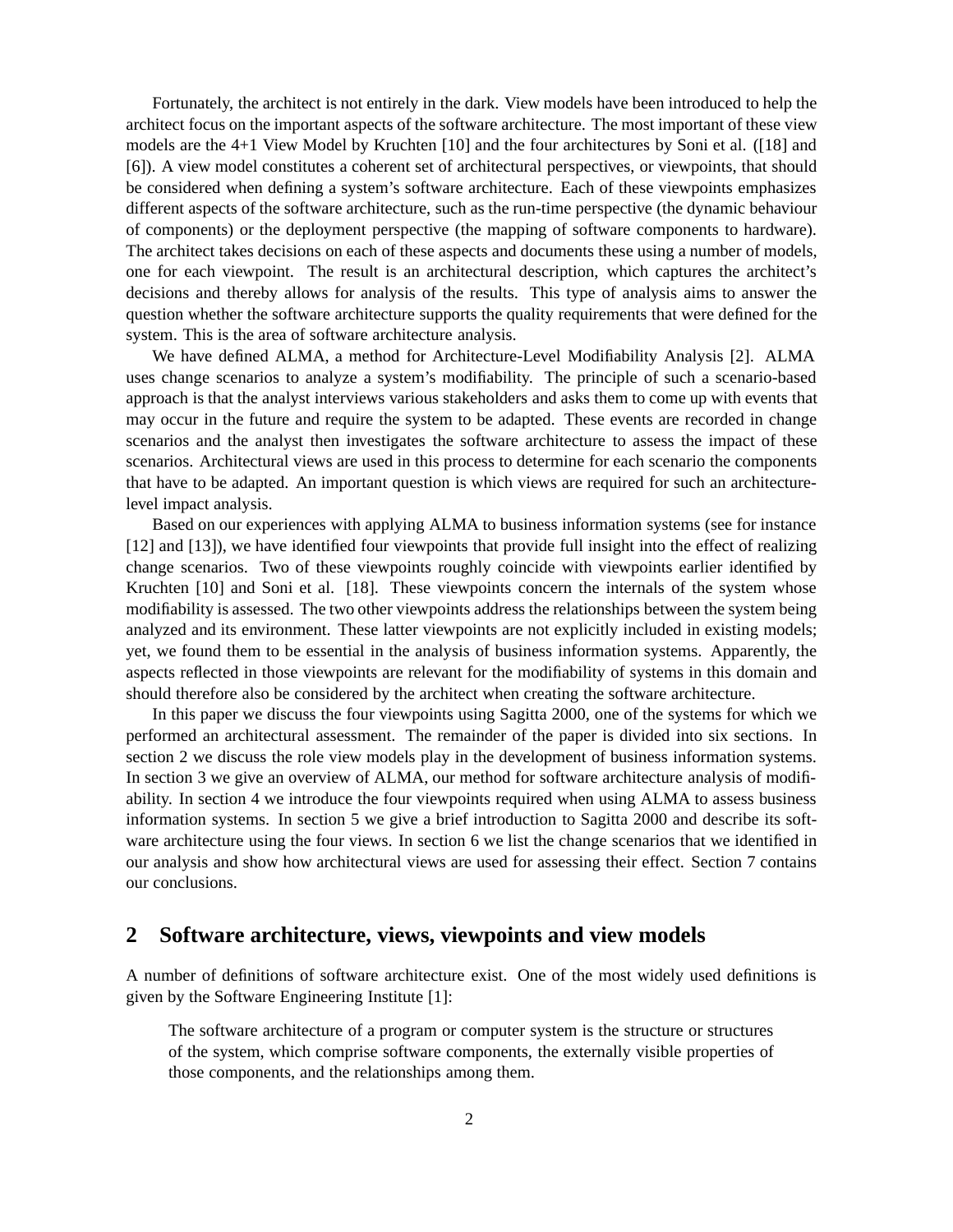A similar, but subtly different definition is formulated in IEEE Standard 1471 [7]:

Architecture is the fundamental organization of a system embodied in its components, their relationships to each other and to the environment and the principles guiding its design and evolution.

The main difference between these definitions is that the latter not only focuses on the components of the system and their relationships, but also takes the environment of the system into account. In the area we are working in, business information systems, this is very important, because such systems are seldomly isolated. So, throughout this paper we will use the IEEE 1471 definition.

The 'system's fundamental organization' is the result of a series of design decisions. These decisions put constraints on the building process as well as the product delivered. They address both structural issues and the dynamics of the system. The structural aspects include the decomposition of the system in components and the distribution of components over various nodes in the network. Examples of decisions related to the system's dynamics are the life-cycle of components and the communication between components. In an architecture-based development process, the result of these decisions, i.e. the software architecture, is represented in an architectural description.

An explicit representation of the software architecture is important for various reasons. First, it makes the architect's considerations concrete, forcing him to think about the important aspects of the system. Secondly, an explicit description of the software architecture enables communication between stakeholders (such as the architect, the development team, the customer and the maintenance organization). Finally, such a description allows for early analysis of the system [1], which is called software architecture analysis. In this paper we focus on the first and third reason: which aspects of the systems should be considered in order to *build* modifiable systems and how should they be recorded in order to be able to *analyze* the modifiability of the software architecture.

Several proposals have been made for describing a software architecture, the most important of which are the view models as introduced by Kruchten [10] and Soni et al. [18], architecture description languages (ADLs) and the IEEE Standard 1471 on architectural description [7]. View models are based on the principle that a software architecture cannot be captured in a single view. View models define a number of aspects of a software architecture that should be addressed in a software architecture description and suggest a number of techniques to describe these aspects. Kruchten's 4+1 View Model, e.g. contains the following views: (1) the *logical view*: the key abstractions of the system, (2) the *process view*: the set of the independently executing processes, (3) the *physical view*: a mapping of the software onto the hardware, (4) the *development view*: the static organization in the development environment, and (+1) the *scenarios*: these scenarios show how the elements of the four views work together. Soni et al. define the following four views: (1) the *conceptual architecture view*: the description of the architecture in domain elements, (2) the *module architecture view*: the decomposition of the software and its organization into layers, (3) the *execution architecture view*: the mapping of modules to run-time images, defining the communication between them and assigning them to physical resources and (4) the *code architecture view*: the mapping of modules and interfaces to source files and of run-time images to executable files. The semantics of the views in both models are defined rather informally.

With respect to formality, ADLs are on the other end of the spectrum (for an overview of ADLs, see [15] and [3]). They provide formal techniques which are aimed at creating a representation of the architecture that can be analyzed using automated tools and may serve as a basis to generate an implementation of a system. This requires that a lot of lower-level information is also recorded, which makes them less suitable for architecture description in the area of business information systems, where a system's software architecture is often not more than a rough sketch of the system.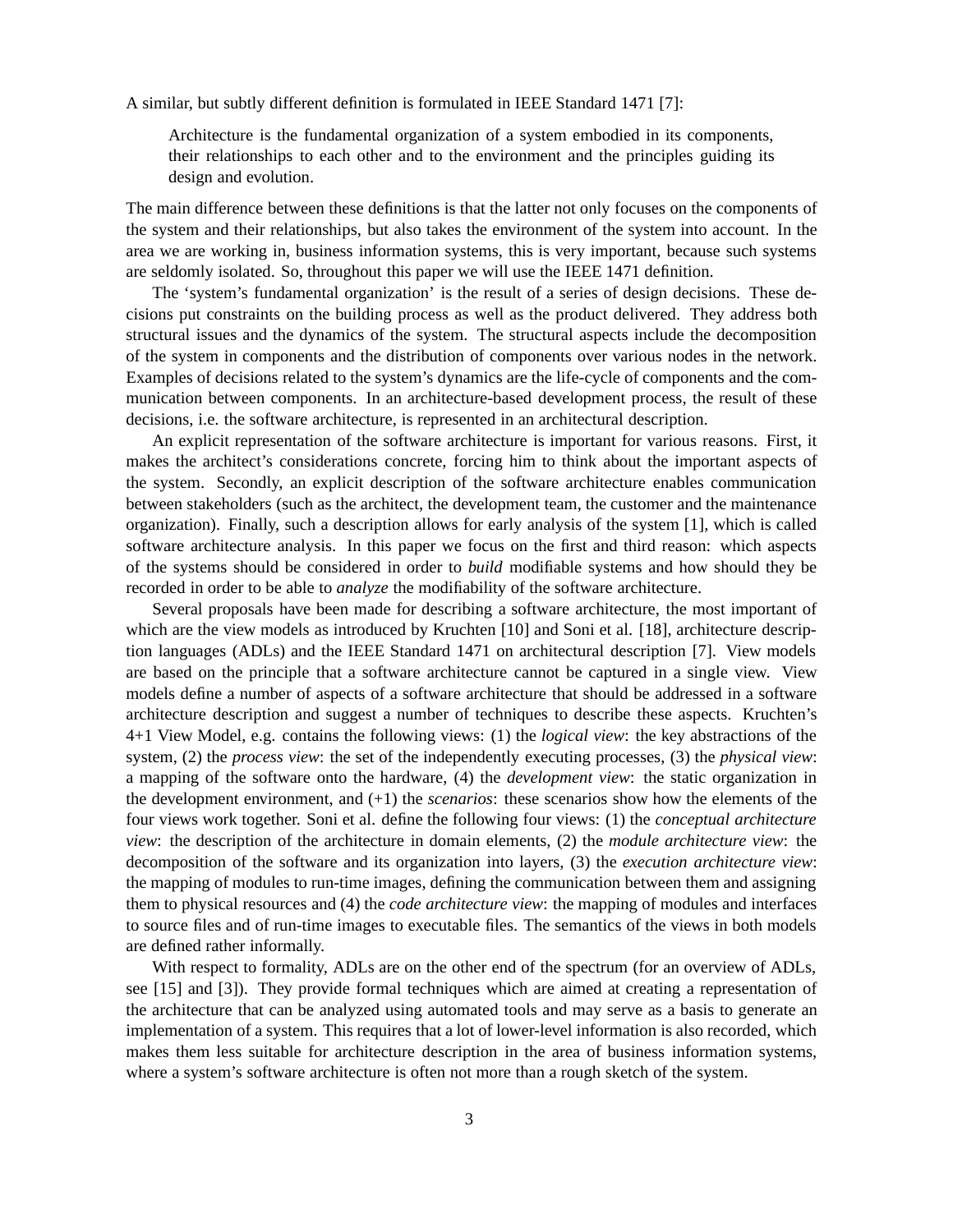IEEE Standard 1471 defines a framework for architectural description which is also based on the notion of views. However, while Kruchten and Soni et al. use the notion 'view' to address both the semantics of a view and its instantiation for a specific system, IEEE 1471 makes a clear separation between the two. The standard introduces the term viewpoint to refer to the semantic aspect and the term view to refer to the instantiation for a specific system. A viewpoint is then defined as *a specification of the conventions for constructing and using a view* and a view as *a representation of a whole system from the perspective of a related set of concerns*. A viewpoint acts as a pattern or template from which to develop individual views by establishing the purposes and audience for a view and the techniques for its creation and analysis. This distinction allows for more accurate reasoning about these concepts and we will use it throughout the remainder of this paper.

IEEE 1471 does not prescribe any specific views that should be included in an architectural description, it merely provides a framework for description. The viewpoints included in an architectural description indicate which aspects the architect has considered when defining the software architecture. Each viewpoint entails a number of decisions that influence certain qualities of the system. An important issue then is *which* viewpoints to include in an architectural description.

We have experienced that for software architecture analysis of modifiability in the area of business information systems, the viewpoints included in existing view models do not provide sufficient information. This led us to believe that there is also a need for additional viewpoints to be used when *developing* systems in this area. These viewpoints are introduced in section 4, but first we give an overview of our method for modifiability analysis.

# **3 Architecture-Level Modifiability Analysis (ALMA)**

The generic method for modifiability assessment of software architecture that we advocate is based on the Software Architecture Analysis Method (SAAM) [8]. Both methods are scenario-based, which means that they use concrete changes to assess the modifiability of a system based on its software architecture. The main difference between ALMA and SAAM is that SAAM does not explicitly address the need for differences in the techniques used as part of the analysis depending on the goal of the analysis. In ALMA this is an essential part and the need to clearly distinguish the goal of the analysis and to only have one goal for each analysis is emphasized [11].

Another scenario-based architecture analysis method is the Architecture Trade-off Analysis Method (ATAM) [9], the successor of SAAM. ATAM is a framework for architecture analysis of a number of (conflicting) quality attributes and as such does not prescribe any techniques for evaluating the individual quality attributes. ALMA could be used in combination with ATAM to analyze modifiability. We define modifiability as the ease with which a system can be adapted to changes in the functional specification, in the environment, or in the requirements. We explicitly exclude the correction of implementation errors and changes in the quality requirements of the system. Changes in the quality requirements are left aside, because the assessment of their effect requires other techniques (and, mutatis mutandis, other viewpoints). Changes in the required processing capacity of a system, for example, relate to scalability, which is a field of study in itself (see [19]).

At the architecture level, modifiability has to do with allocation of functionality to components and dependencies between these components. The allocation of functionality determines the components that have to be adapted for a change scenario and dependencies determine ripple effects of these adaptations. The aim of ALMA is to assess whether the decisions taken with regard to these aspects result in the required modifiability.

ALMA consists of five steps. These steps are not always performed in the indicated sequence, it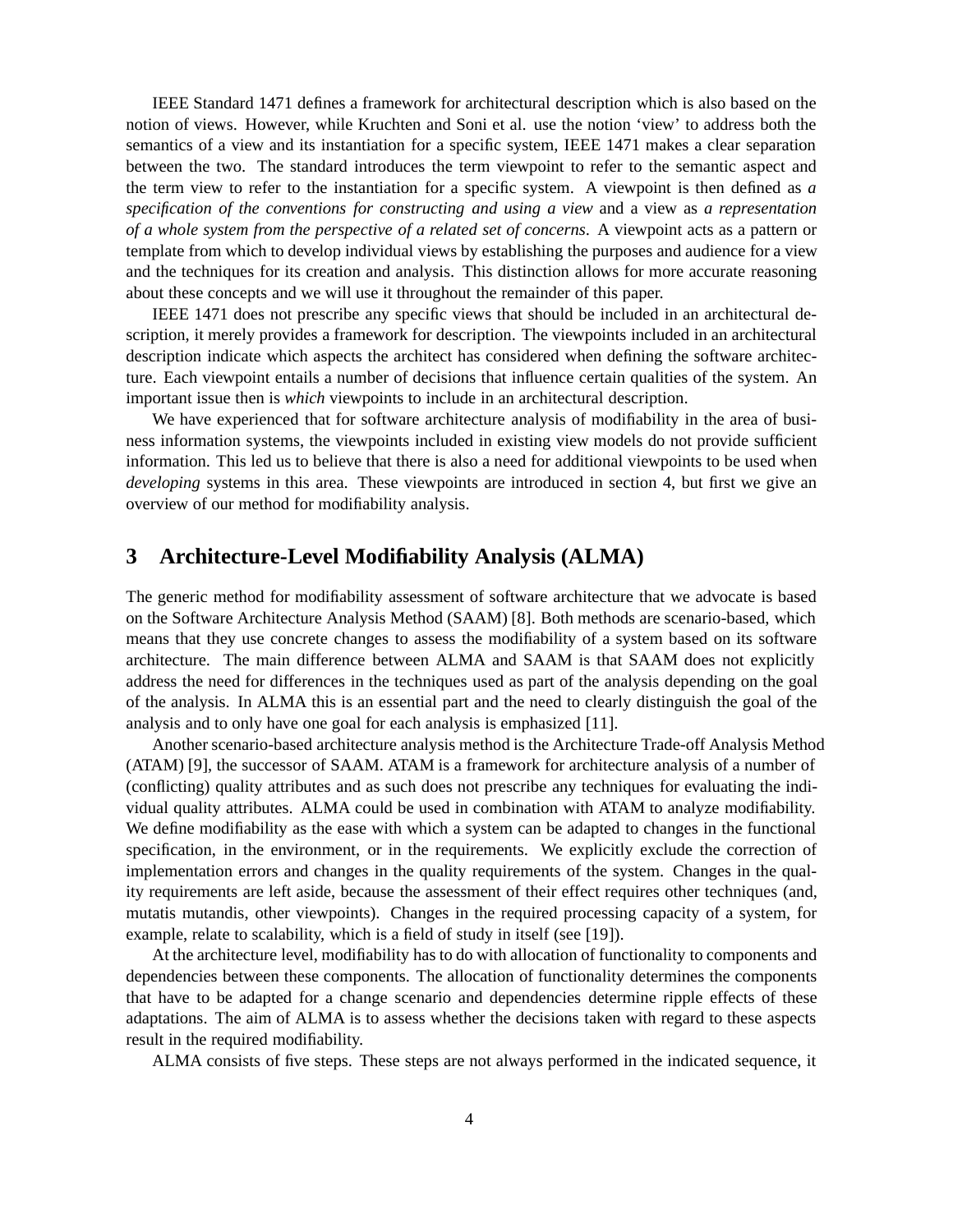is often necessary to iterate over the various steps. The steps are:

- 1. Set goal: determine the aim of the analysis
- 2. Describe software architecture: give a description of the relevant parts of the software architecture
- 3. Elicit change scenarios: find the set of relevant change scenarios
- 4. Evaluate change scenarios: determine the effect of the set of change scenarios
- 5. Interpret results: draw conclusions from the analysis results

In this section, we give a brief overview of the steps in ALMA. A more elaborate discussion of the full method is given in [2].

#### **3.1 Goal setting**

The first step to take in software architecture analysis of modifiability is to set the analysis goal. The goal determines the type of results that will be delivered by the analysis. In addition, the goal influences the choice of techniques to be used in subsequent steps. Different goals ask for different techniques. With respect to modifiability, the following goals can be pursued: (1) risk assessment, (2) maintenance prediction and (3) software architecture comparison. The aim of risk assessment is to find types of changes for which the system is inflexible. We are then interested in scenarios which are particularly difficult to accomplish. When performing maintenance cost prediction the aim is to estimate the cost of (adaptive) maintenance effort for the system in a given period. Finally, when the goal is software architecture comparison, we are comparing two or more candidate software architectures to find the most appropriate one. The difference with the two aforementioned goals is that in comparison we make relative statements about a number of candidate software architectures, while with the other goals we make absolute statements about a single candidate architecture.

#### **3.2 Software architecture description**

After the goal of the analysis is set, the next step is to create a representation of the software architecture. The information acquired in this step is recorded in a number of architectural views. These views should enable us to do architecture level impact analysis for the set of change scenarios, i.e. assess and express their effect on the software architecture. To this end, the description should provide an overview of the dependencies between the system and its environment and the mutual dependencies between the components of the system. Section 4 discusses the viewpoints that we use to capture these dependencies for business information systems.

### **3.3 Scenario elicitation**

An important step in a scenario-based approach to modifiability analysis is to collect a set of events, change scenarios, that will require the system to be adapted. This set of change scenarios captures the events that stakeholders expect to occur in the future of the system. The main technique to elicit this set is to interview stakeholders, because they are in the best position to predict what may happen in the operational life of the system. The aim of the scenario elicitation step is to come to a set of change scenarios that supports the goal that we have set for the analysis [14].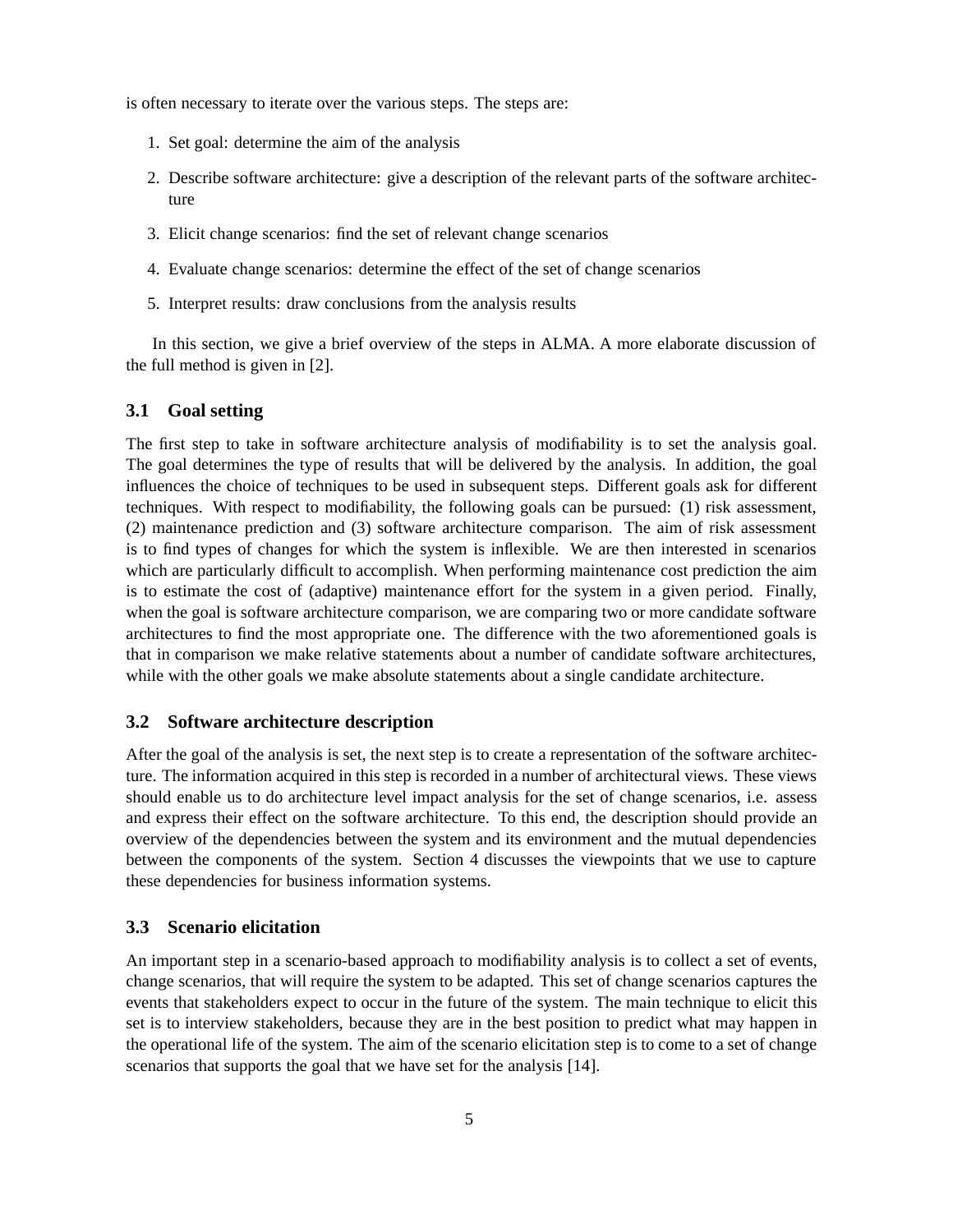### **3.4 Scenario evaluation**

After eliciting a set of change scenarios, we determine their effect on the software architecture. This means that we perform an architecture level impact analysis for each of the scenarios individually. To do so, we first have to determine the components of the system and components of other systems that have to be adapted to implement the change scenario. This task is typically performed in collaboration with members of the development team. After we have determined the components that should be adapted, the results are expressed in a way that supports the goal of the analysis.

#### **3.5 Interpretation**

After we have determined the effect of the change scenarios, we can interpret these results to come to a conclusion about the system under analysis. The way the results are interpreted is again dependent on the goal of the analysis. However, for each goal it is important that the likelihood of the scenarios is considered in this interpretation process.

If the goal of the analysis is risk assessment the results of the scenario evaluation are investigated to determine which change scenarios pose risks, i.e. for which scenarios the product of probability and costs is too high. The criteria for determining which values are still acceptable should be based on managerial decisions by the owner of the system. When risks are found, various risk mitigation strategies are possible: avoidance (take measures to avoid that the scenario will occur or take action to limit their effect, for instance, by use of tools), transfer (choose another software architecture) and acceptance (accept the risks).

If the goal of the analysis is to do maintenance prediction, the aim of this step is to come to an estimate of the amount of effort that is required for maintenance activities in the coming period. Again, it is up to the system's owner to decide which values are still acceptable. If the goal of the analysis is architecture comparison, we compare the results of the evaluation of the two sets of scenarios and choose the most appropriate candidate architecture.

# **4 2+2 Viewpoints on Business Information Systems**

The previous sections explained the importance of architectural description in the architecture design and analysis process. An architectural description consists of a number of views, i.e. models of the system's software architecture from certain viewpoints. Each of these views captures a number of decisions. This section discusses four viewpoints on business information systems that capture decisions related to modifiability.

The rationale for these viewpoints is found in the systems we assessed. We have no formal proof that the the four viewpoints defined below are sufficient to assess the impact of change scenarios. Our experience with analyzing the architecture of four different systems, however, strongly suggests that these viewpoints capture the relevant modifiability-related decisions.

At the software architecture level modifiability has to do with separation of functionality and dependencies, i.e. *how do we distribute the functionality over components?* and *how are these components related?* Allocation of functionality determines which components have to be adapted to realize certain changes and dependencies determine how changes to a component affect other components. In an architectural description in which modifiability is addressed these decisions should be made explicit.

The aforementioned questions focus on the system's internals. For business information systems it is not sufficient to study only the internals of the system. Such systems are rarely isolated, they are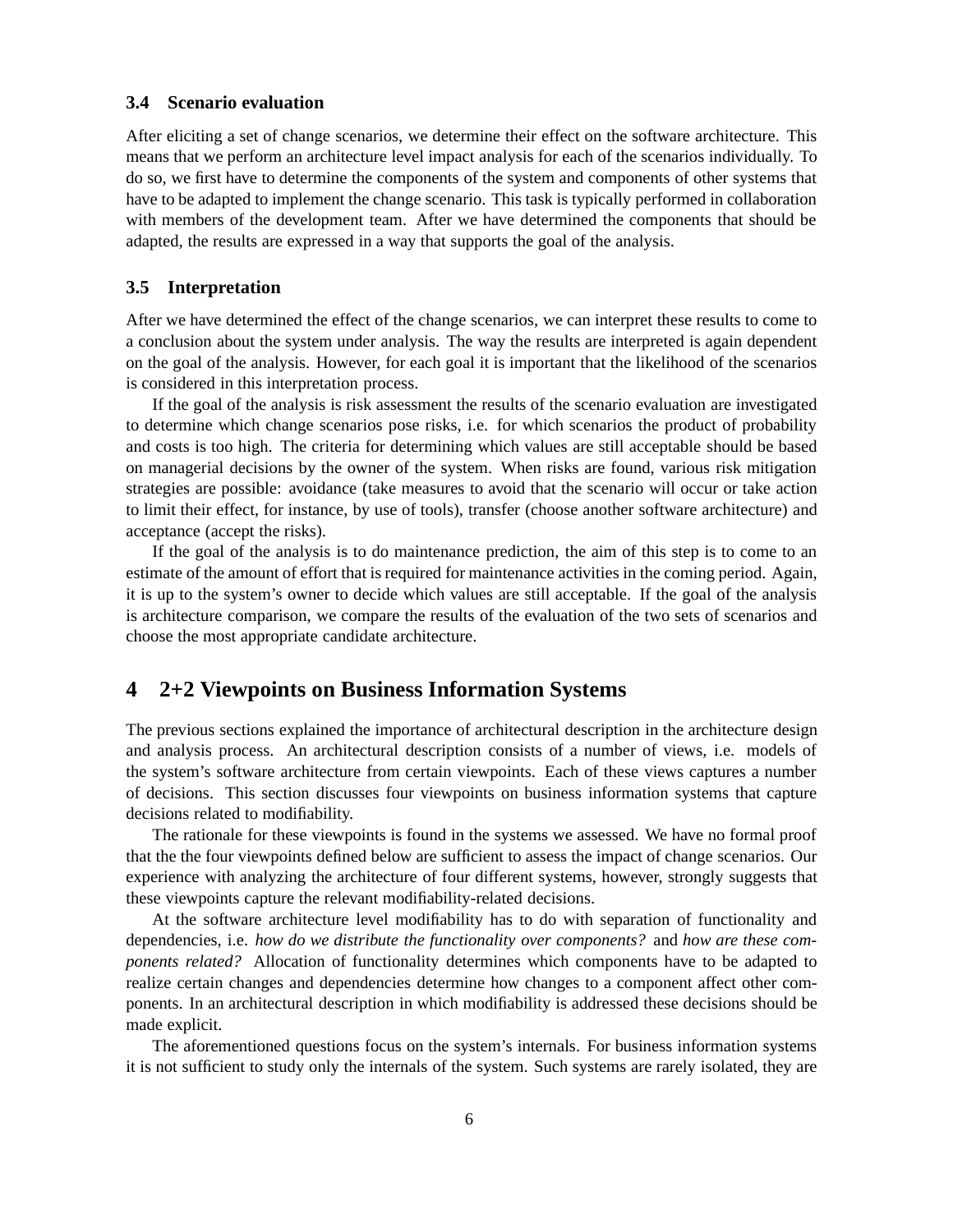often part of a larger suite of systems. At the systems level questions similar to the ones at the component level recur: *how do we distribute functionality over systems?* and *what are the dependencies between these systems?* These decisions also affect modifiability. Therefore, we split the description of a system's software architecture into two parts: (1) the *macro architecture level*: the software architecture at the systems level, and (2) the *micro architecture level*: the software architecture of the internals of the system.

Each of the viewpoints captures the notions of components and dependencies between components. Changes result in adaptations to one or more of these components and, because of ripple effects that result from dependencies identified, other components may be affected as well. Dependencies identified at the architectural level are often specified at a rather course level. For instance, in the example discussed in section 5 we identify a dependency between the type of middleware used and the underlying operating system. It requires deep technical expertise to make these dependencies more precise. For this reason we assume the presence of experts during the scenario evaluation step.

This section is split up into two subsections. In section 4.1 we introduce the viewpoints at the macro architecture level. To do so, we define the concepts that are used in these viewpoints, their semantics and their relationships. We do not aim to give a logically sound definition of the viewpoints, because architecting is not a formal activity, but it should be clear to the reader what the concepts mean. Section 4.2 does the same for the viewpoints at the micro architecture level.

#### **4.1 Macro Architecture Level**

Neither Kruchten [10] nor Soni et al. [18] identify viewpoints at the macro architecture level; they focus on the internals of a system. We found the viewpoints at the macro architecture level to be essential for business information systems, because these systems are rarely isolated and, therefore, it is essential to include the system's environment in the description of the software architecture. From a modifiability perspective, the environment is not only a source of changes, but it can also be a complicating factor for implementing the changes associated with a change scenario (for a more elaborate discussion see [13]).

We identified two viewpoints at the macro architecture level that capture decisions related to modifiability. This section gives an overview of these viewpoints, the concepts used and their notation technique. The notation used for the viewpoints is based on the Unified Modeling Language (UML) [4]. These viewpoints are:

 The **context viewpoint**: an overview of the system and the systems in its environment with which it communicates. This communication can take the form of file transfer, a shared database or 'call/return' (see [5]). In the analysis this view is used to assess which systems have to be adapted to implement a change scenario. This view also includes an identification of the owners of the various systems, which is useful for determining who is involved in the changes brought about by a change scenario. Figure 1 gives an overview of the concepts used in a context view and their notation technique.

SYSTEM. A system is a collection of components organized to accomplish a specific function or set of functions. A system is depicted using the standard UML-notation for a component with the stereotype «system».

SHARED DATABASE. A shared database is a database that is used by several systems. The type of dependency this exposes is that when adaptations to one of the systems using this database requires (structural) adaptations to this database, other systems may have to be adapted as well. The notation for a shared database is the symbol for a data store with the stereotype «shared».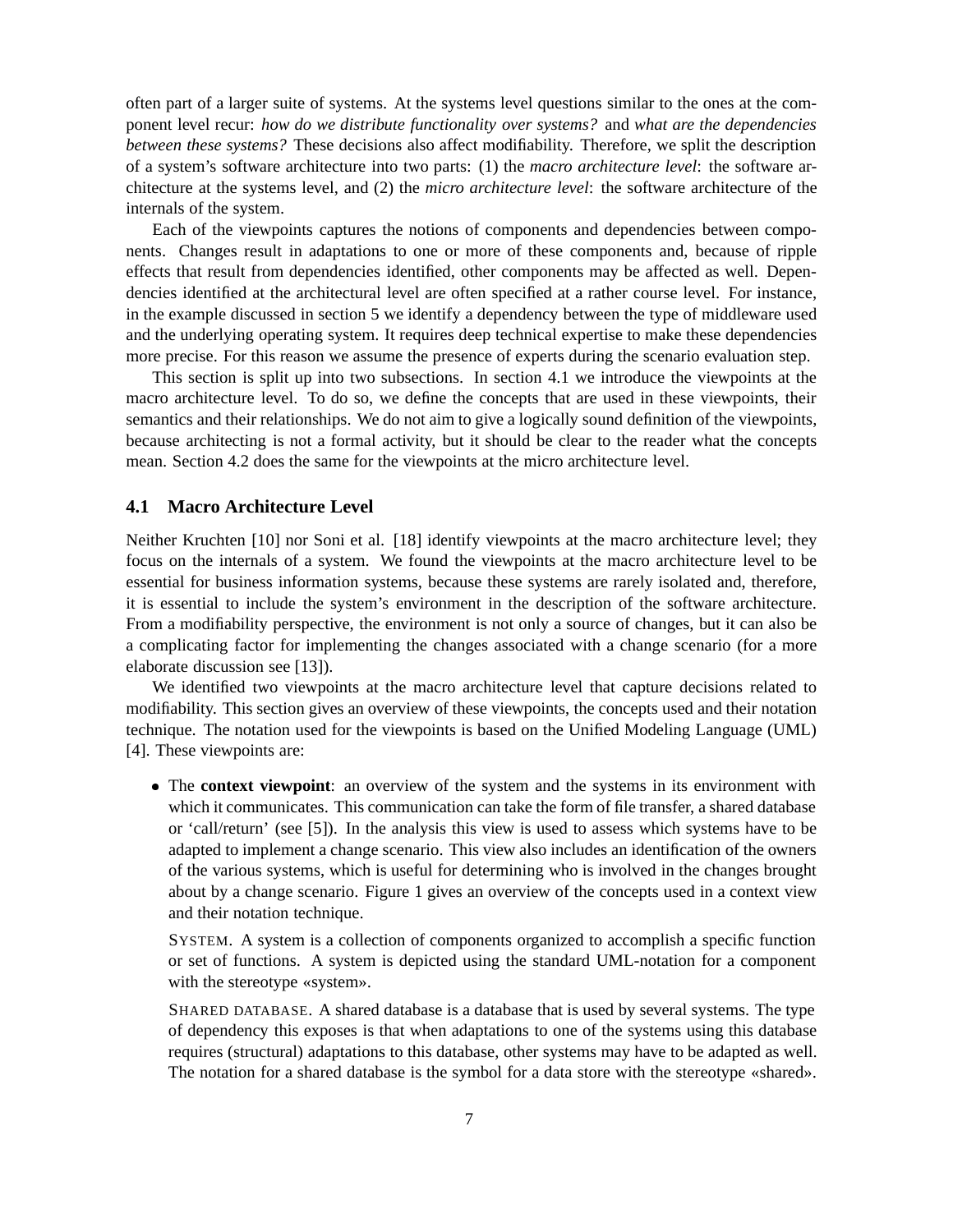

Figure 1: (a) Concepts of the context viewpoint and (b) their notation technique

The fact that a system uses the database is indicated through a dashed arrow (UML-notation for dependencies).

OWNER. An owner is an organizational unit financially responsible for the development and management of a system, or simply put the entity that has to pay for adaptations to the system. Ownership is an important notion with respect to modifiability, because the involvement of different owners in adaptations complicates the required changes (for a more elaborate treatment of this topic see [13]). The owner of a system or shared database is indicated as an attribute of the object.

FILE TRANSFER. File transfer denotes that one system (asynchronously) tranfers information to another system using a file. The dependency created by this type of communication mostly concerns the structure of the files transferred: if the structure of the information exchanged between the systems changes, the file structure has to be adapted, requiring the systems to be adapted as well. Another type of dependency is the technology/protocol used for transferring the file. File transfer between two systems is depicted using a directed link with stereotype «file transfer».

CALL/RETURN. A call/return relationship between systems denotes that one system calls one or more of the procedures of another system. This entails direct communication between systems. This type of relationship brings about a number of dependencies. They include the technology used, the structure of the parameters and, additionally, the systems have to be able to 'find' and 'reach' each other. A call/return relationship between systems is depicted using a directed link with stereotype «call/return».

 The **technical infrastructure viewpoint**: an overview of the dependencies of the system on elements of the technical infrastructure (operating system, database management system, etc.). The technical infrastructure is often shared by a number of systems within an organization. Common use of infrastructural elements brings about dependencies between these systems: when a system owner decides to make changes to elements of the technical infrastructure, this may affect other systems as well.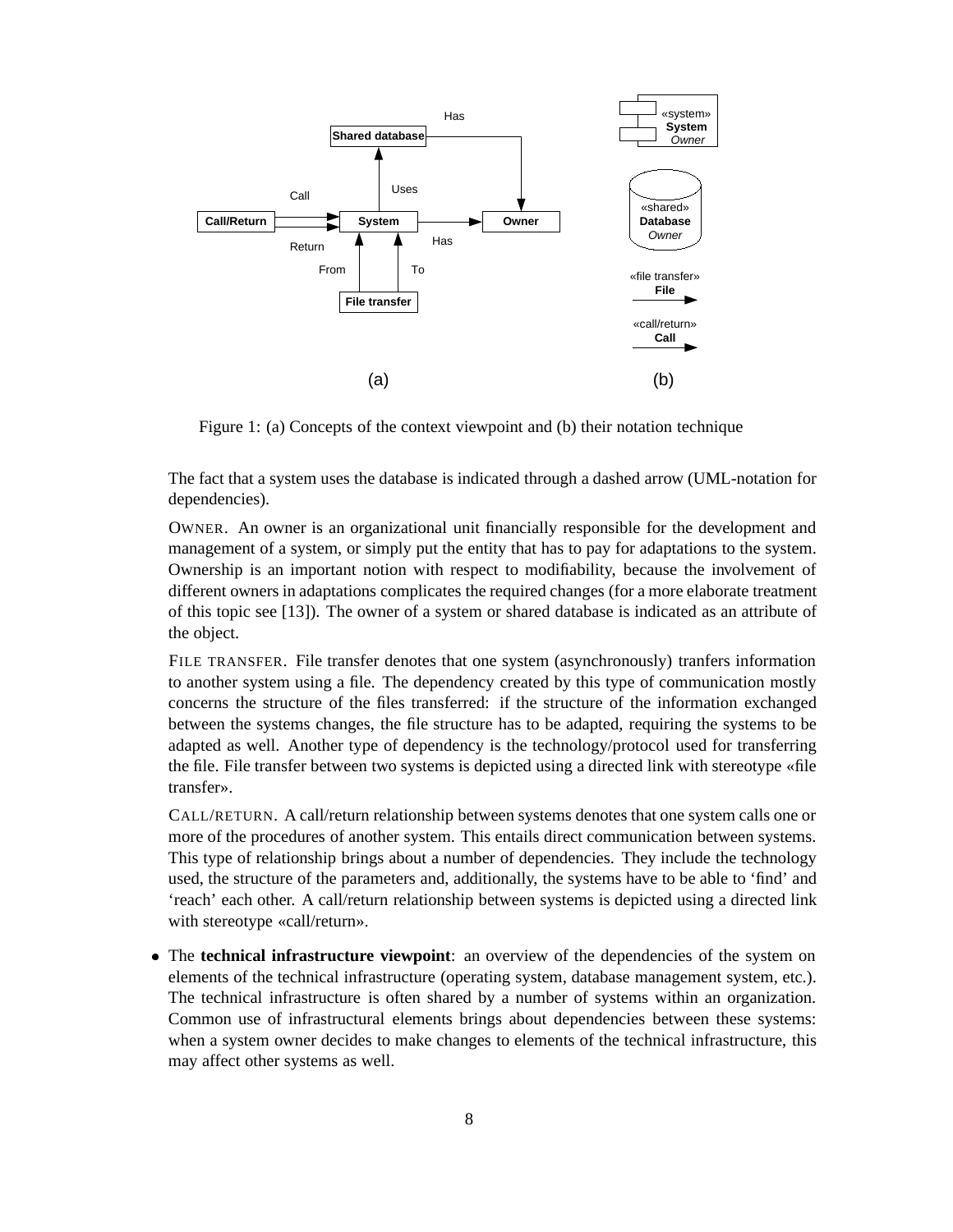

Figure 2: (a) Concepts of the TI viewpoint and (b) their notation technique

Additional dependencies are created when an organization decides to define a standard for the technical infrastructure. Such a standard prescribes the products to be used for infrastructural elements like the operating system, middleware, etc. A standard is often defined to make sure that systems function correctly in an environment in which the infrastructure is shared, but, at the same time, it limits the freedom of the individual owners to choose the products to be used for their systems. These influences are also captured in this viewpoint.

Figure 2 gives an overview of the concepts used in a technical infrastructure view and their notation technique.

DEPLOYMENT ELEMENT. A deployment element is a unit of a software system that can be deployed autonomously. A deployment element is represented using the UML-notation for a component with stereotype «deployment».

STANDARD. Standards prescribe the use of certain deployment elements. A standard is represented by the UML-notation for a package with stereotype «standard». Elements that are prescribed by this standard are indicated with a dashed arrow.

DEPENDENCY. A dependency exists between two elements if changes to the definition of one element may cause changes to the other [4]. A dependency between two deployment elements is indicated using the standard UML notation for dependency, i.e. a dashed arrow.

NODE. A node is a computer on which a number of deployment elements are physically located. A node is represented using the standard UML notation for node, i.e. a shaded rectangle.

The context viewpoint does have some similarities with the conceptual architecture viewpoint defined by Soni et al. [18], when we consider systems as components. Both give an overview of major design elements. However, the design elements included in the context viewpoint are systems whose boundaries can be clearly delineated (both conceptually and in the implementation), in contrast to the elements of the conceptual architecture viewpoint that need not recur as such in the actual implementation.

The technical infrastructure viewpoint does have some similarities with the physical viewpoint defined by Kruchten [10]. They both concern the distribution of system elements over machines. However, the physical viewpoint does not show the relationships between a system and the other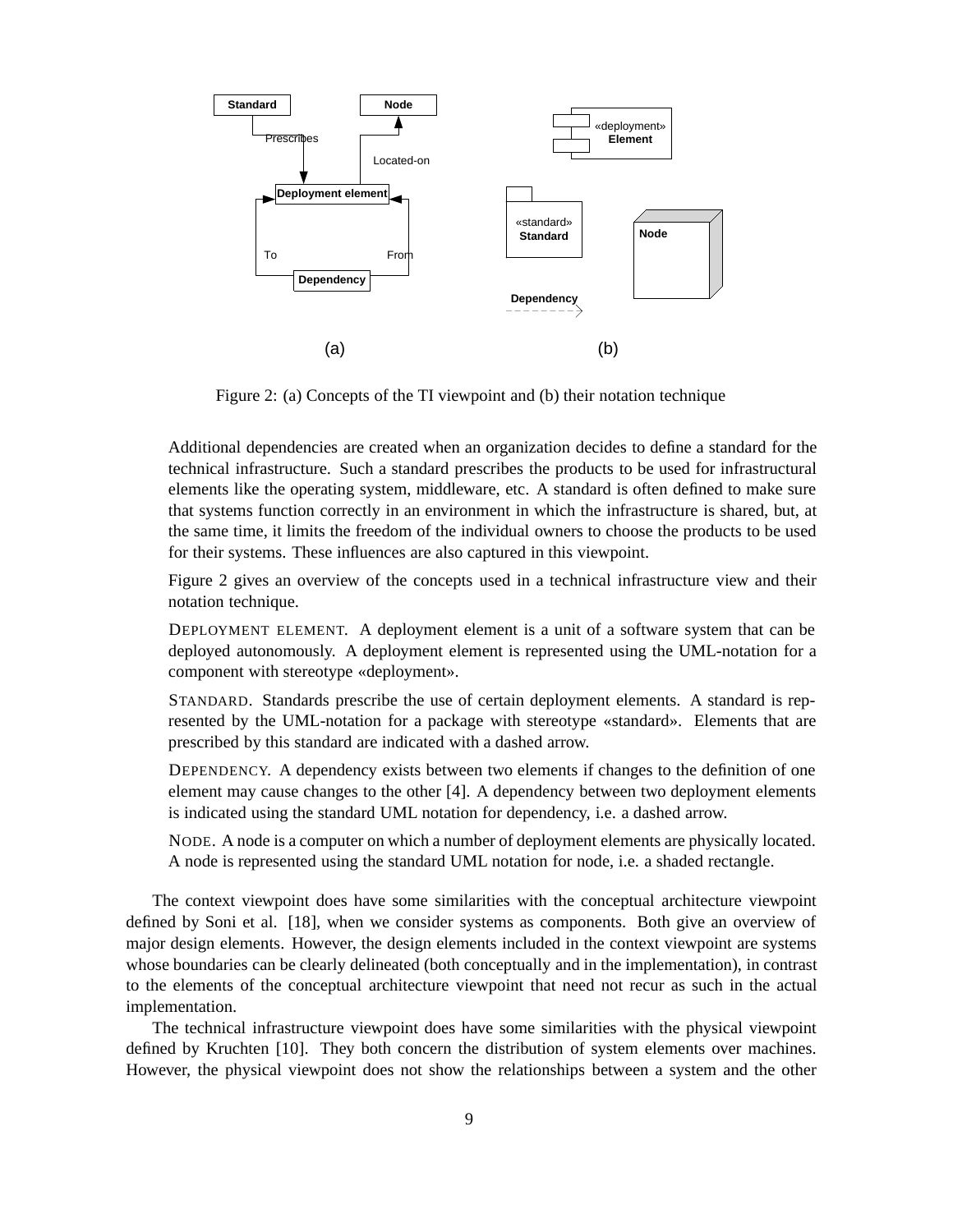

Figure 3: (a) Concepts of the conceptual viewpoint and (b) their notation technique

infrastructural elements that are present on these machines. For modifiability, it is essential to have an overview of these dependencies.

#### **4.2 Micro Architecture Level**

The viewpoints at the micro architecture level focus on the internals of the system. At this level modifiability concerns the effort that is required to make changes to the system's internals. We found two viewpoints that capture decisions influencing modifiability at the micro architecture level. These viewpoints roughly coincide with viewpoints that are also recognized by Kruchten and Soni et al.

In this section we discuss the two micro architecture level viewpoints: the type of decisions they capture and their relationship to modifiability and the concepts they use and their notation technique. In addition, we discuss their relation with Kruchten's 4+1 View Model and the four views by Soni et al.

The micro architecture level viewpoints are:

 The **conceptual viewpoint**: an overview of the high-level design elements of the system, representing concepts from the system's domain. These elements may be organized according to a specific architectural style. Examples of architectural styles include the pipe-and-filter architecture, in which a number of successive transformations is performed on an item, and the blackboard architecture, in which a number of autonomous components manipulate shared data. A classification of architectural styles can be found in [17].

For modifiability this viewpoint allows us to judge whether the high-level decomposition of the system supports future changes. Figure 3 gives an overview of the concepts used in a conceptual view and their notation technique.

CONCEPTUAL COMPONENT. A conceptual component is a high-level design element of the system. A conceptual component is represented using the UML-notation for a component with stereotype «conceptual»

CONNECTOR. A connector indicates a relationship between two conceptual components. A connector is represented using a directed arrow.

 The **development viewpoint**: an overview of decisions related to the structure of the implementation of the system. These decisions are captured in prescriptions for the building blocks that will be used in the implementation of the system. For instance, the decision to separate business logic and data access may result in the prescription that some components may contain business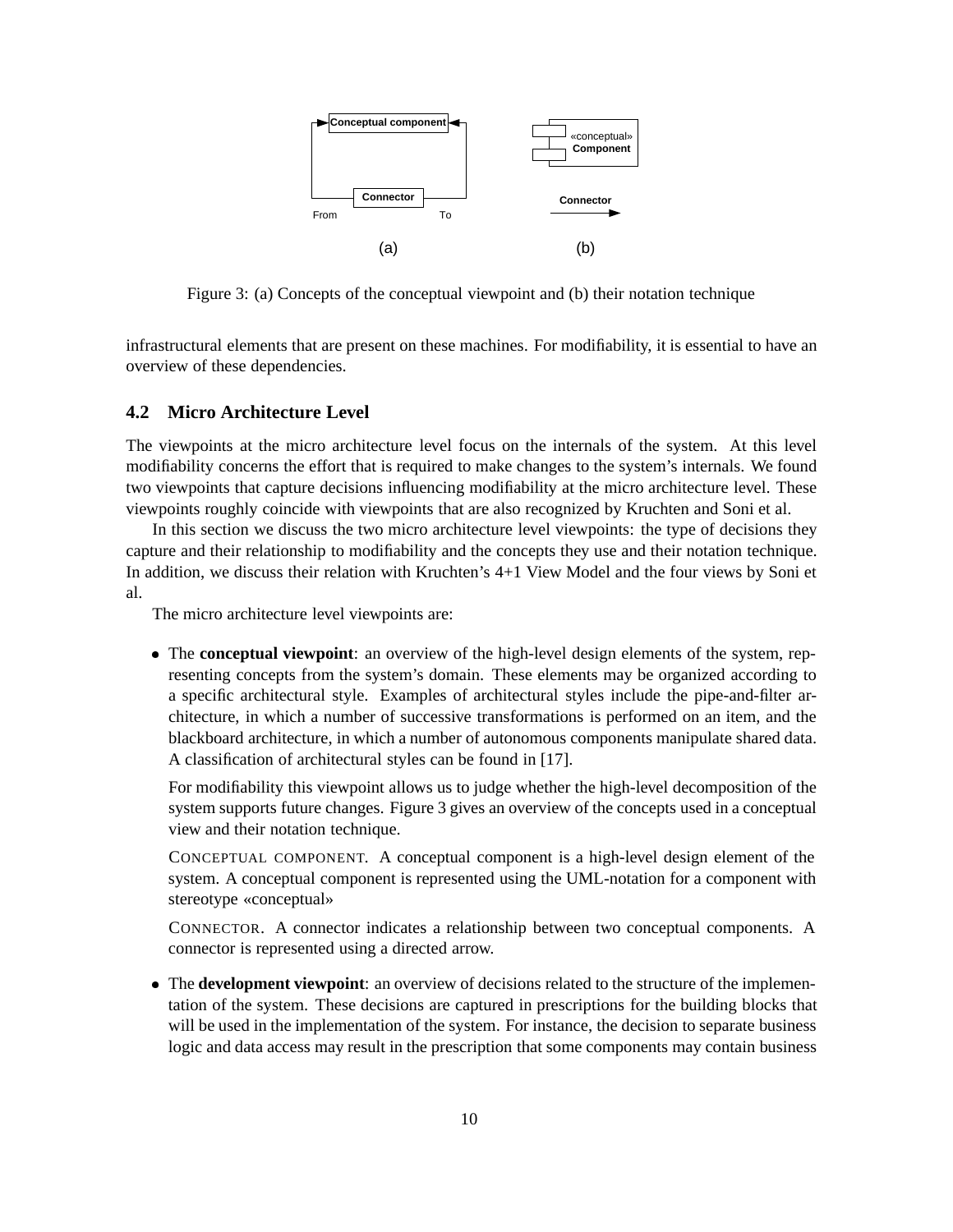

Figure 4: (a) Concepts of the development viewpoint and (b) their notation technique

logic and some components access data, but that such functionality is never combined in one component.

The prescriptions may be enforced by the development environment (CASE-tool, programming environment, programming language, etc.), for instance by the type of implementation units that it supports. Examples of such units are modules, files and classes, but also screens, windows, and dialog boxes.

We use this viewpoint in the analysis of modifiability to determine whether adaptations to a system are limited to a certain type of component. For instance, if business logic and data access are implemented in separate components, then the impact of changes to the underlying data model can be confined to the data access components. Figure 4 gives an overview of the concepts used in a development view and their notation technique.

DEVELOPMENT COMPONENT TYPE. A development component type is a type of unit that may be used in the development environment. A development component type is represented using the UML-notation for a component with stereotype «development».

USES. When it is permitted that one development component type makes use of facilities provided by another development component type, a uses relationship exists between the two. A uses relationship is indicated using the UML-representation of a dependency (dotted arrow) with stereotype «uses».

The conceptual viewpoint introduced above equals the conceptual viewpoint introduced by Soni et al. [18] and the logical viewpoint included in Kruchten's 4+1 View Model [10]. They all concern the high-level structure of the system.

The development viewpoint is also contained in the view models of both Kruchten's and Soni et al. Kruchten recognizes a viewpoint with the same name and Soni et al. recognize it as the code architecture. The main difference between their approaches and ours is that we limit ourselves to the *types* of components used in the development environment. Capturing the instances of these components as well is not feasible in our domain, because this would result in a very large and complex model.

# **5 Sagitta 2000**

To illustrate the viewpoints discussed in the previous section, we show the four architectural views for Sagitta 2000. Sagitta 2000 is a large information system that is being developed by the IT department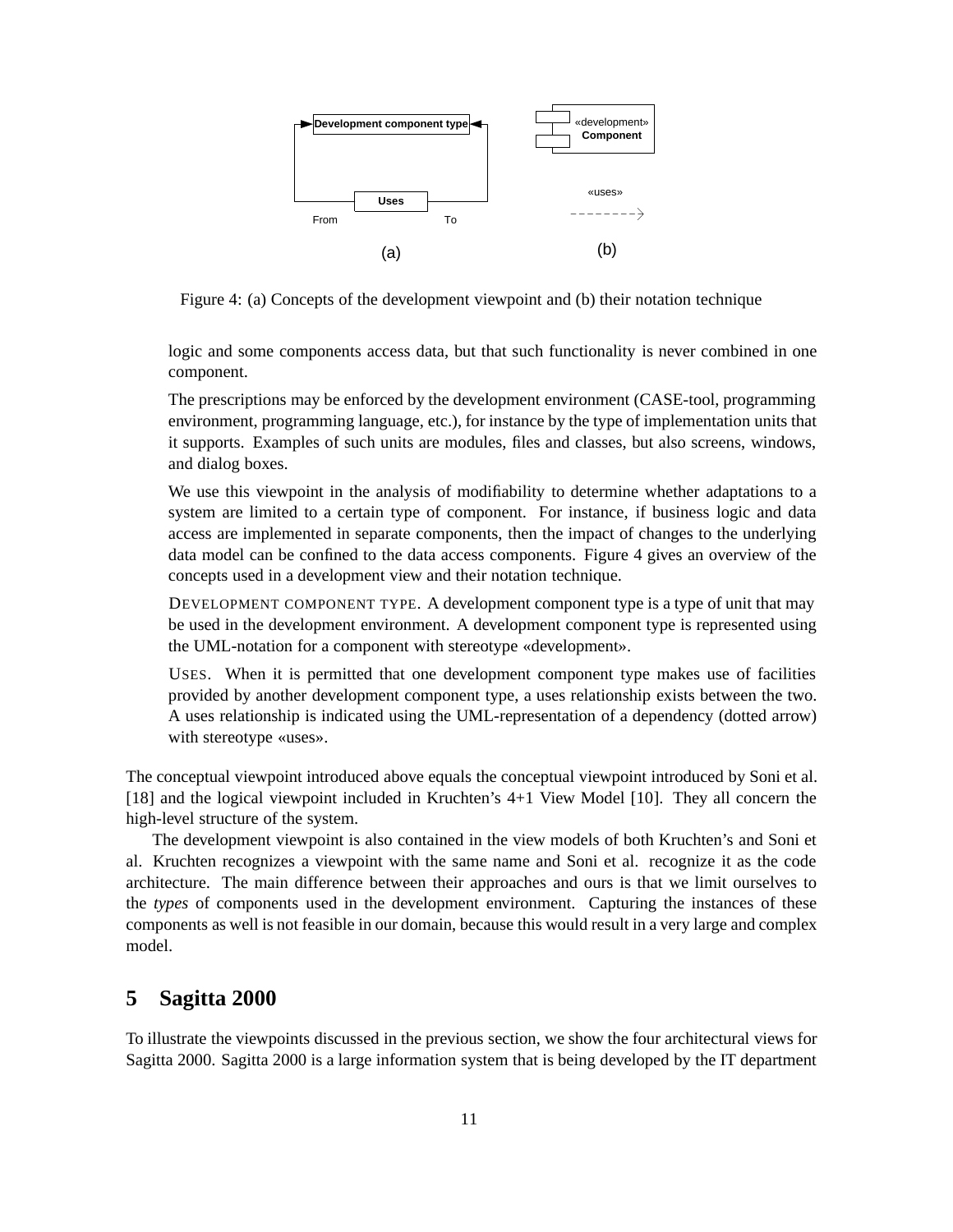

Figure 5: Context view of Sagitta 2000

of the Dutch Tax Department on behalf of the Dutch Customs. Sagitta 2000 supports processing of supplementary declarations of large companies regarding their imports and exports of goods. We were asked to analyze its modifiability.

This section discusses the four views for Sagitta 2000. Section 5.1 shows the macro architecture level views of Sagitta 2000 and section 5.2 shows the views at the micro architecture level. Section 6 demonstrates how these views were used in the analysis of Sagitta 2000.

#### **5.1 Macro Architecture of Sagitta 2000**

The context view of Sagitta 2000 is shown in Figure 5. Sagitta 2000 is surrounded by four systems: two gateway systems, a workflow manager and a system that provides access to central data registration and algorithms.

The incoming gateway receives all incoming declarations from customers. It translates these declarations to a generic format, after which they are transferred to the systems that handle the declarations, which is Sagitta 2000 for supplementary declarations. The outgoing gateway handles all communication with external entities. When a message has to be sent to an external entity, it is transferred to the outgoing gateway. The outgoing gateway then translates the message to the format and medium (for instance e-mail or snail mail) used to communicate with the addressee and sends it.

Currently, temporary gateways are used that were developed specifically for Sagitta 2000. It is the intention of the Dutch Tax Department to develop a common incoming gateway and a common outgoing gateway for all systems of the Dutch Tax Department (including Customs). When these systems are developed, this will be done under responsibility of a central unit. This approach has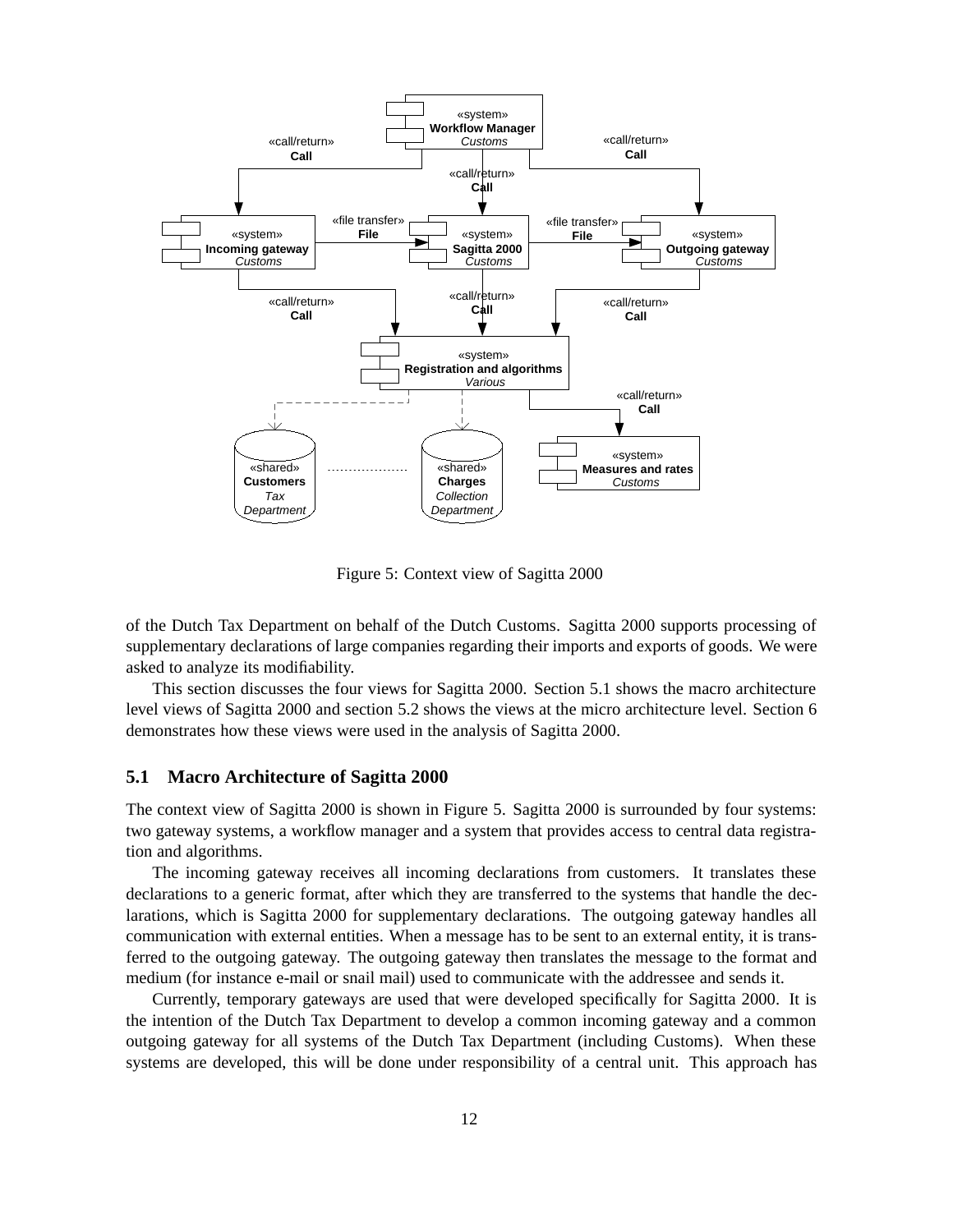both advantages and disadvantages. The main advantage is that a single version of each gateway has to be maintained. A disadvantage could be that the owner of Sagitta 2000 does not have full power of decision over the functionality of the gateways. The Dutch Tax Department has decided that the advantages outweigh the disadvantages.

The workflow manager controls the flow of declarations through the systems. Just like the gateways, the workflow manager that is currently used is only temporary and was developed specifically for Sagitta 2000. In the near future, a common workflow manager will be used for all systems of the Dutch Tax Department.

The registration and algorithms system is a kind of broker system. It provides access to a number of shared databases and systems that provide functions used by several systems. These databases and systems are not directly accessible by other systems, but their data and functions are made available through the services of the registration and algorithms system. Examples of these services are the customer service, which is used to access data about customers, and the rates and measures service, which determines the tax rates and measures that apply to a group of goods. These underlying systems already exist and the services that access these systems are developed under responsibility of their respective owner. So, the registration and algorithms system has various owners.

The other view at the macro architecture level is the technical infrastructure view, shown in Figure 6. This figure includes two types of nodes (or machines) on which Sagitta 2000 operates: workstations and application servers. The third type of node, database servers that store the data of the system, is ommitted to enhance readability.

All three types of nodes adhere to the standard that was defined by the Dutch Tax Department for the technical infrastructure. This standard is called Platform '96 and it prescribes the products that have to be used for the technical infrastructure of systems. This way, the Dutch Tax Department hopes to simplify systems management. Platform '96 currently prescribes Windows NT 4.0 as operating system for workstations, AIX UNIX as operating system for servers, DCE (= Distributed Computing Environment) as middleware, Encina as transaction monitor and Cool:Gen as development tool.

Figure 6 shows that each node includes a number of elements of the technical infrastructure in the form of run-time libraries. The DCE run-time files are included on each node, because they are required for communication between nodes. The run-time files of Cool:Gen are required on each node that runs applications of a system that is developed in Cool:Gen: in this case the workstations and application server. Something similar applies to the Encina run-time files, which are required on all machines participating in transactions, which are the application server and database server in Sagitta 2000. The workstations also include the run-time files required for an  $OCX$ -control that is used in the workstation applications of Sagitta 2000.

The infrastructural elements shown in Figure 6 are also not independent of each other. Some dependencies are between infrastructural elements on the same node, others are between infrastructural elements on different types of nodes. An example of the first type is that the Cool:Gen run-time files only operate on a specific version of the operating system. An example of the second type of dependency is that the middleware components (DCE run-time files) must be the same on all nodes. Figure 6 includes dependencies of both types.

Another issue demonstrated in Figure 6 is that a part of Sagitta 2000 as well as a part of the Workflow Manager run on the workstations. This means that the dependencies between the Workflow Manager and Sagitta 2000 are not limited to the 'call/return' relationship indicated in Figure 5, but also include elements of the technical infrastructure running on the workstation. These dependencies are also important to consider when building modifiable systems.

<sup>&</sup>lt;sup>1</sup>An OCX-control is component for the Windows environment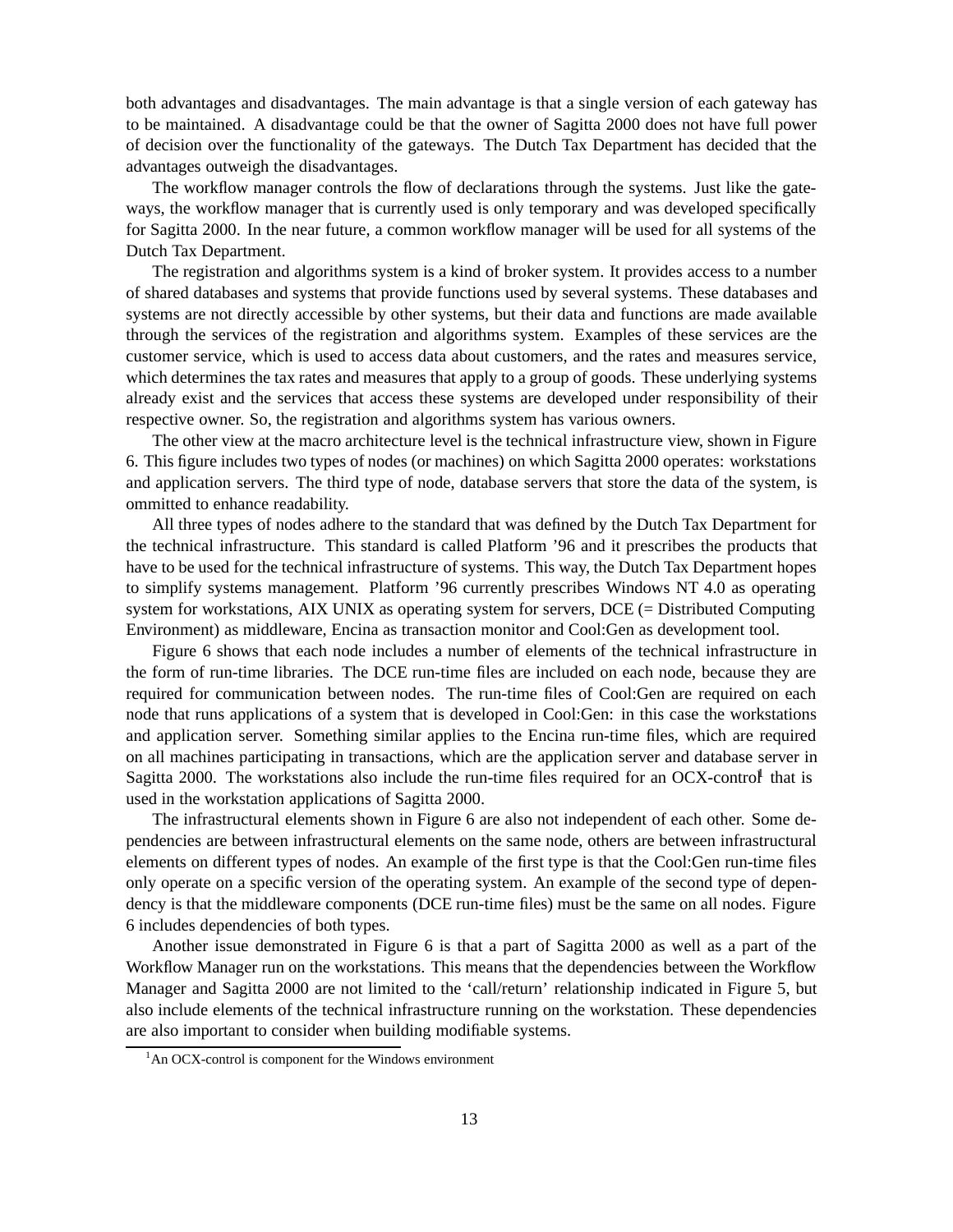

Figure 6: Technical infrastructure view of Sagitta 2000

#### **5.2 Micro Architecture of Sagitta 2000**

The conceptual view is shown in Figure 7. We see that a pipe-and-filter architecture is used for Sagitta 2000. The supplementary declarations enter the system from the incoming gateway, after which they undergo a number of transformations, and finally customers are informed about their declarations.

The transformations that the declarations undergo are the following. First, the declarations are converted to an internal format and registered in the system. The next step is to determine the sum of the charges, which is registered so that it can be recovered from the customer. After that, the procedure to be followed for the inspection is determined. The thoroughness of this inspection is determined by the risk of the declaration, which is caused by a number of factors, such as the highness of the charge. Subsequently, the actual check of the data of the declarations is performed according to the procedure determined in the previous step. Finally, messages are sent to the customers about their declarations.

The development view of Sagitta 2000 is shown in Figure 8. This view is a meta-model, it prescribes the *types* of components to be used in the implementation. For instance, access to data has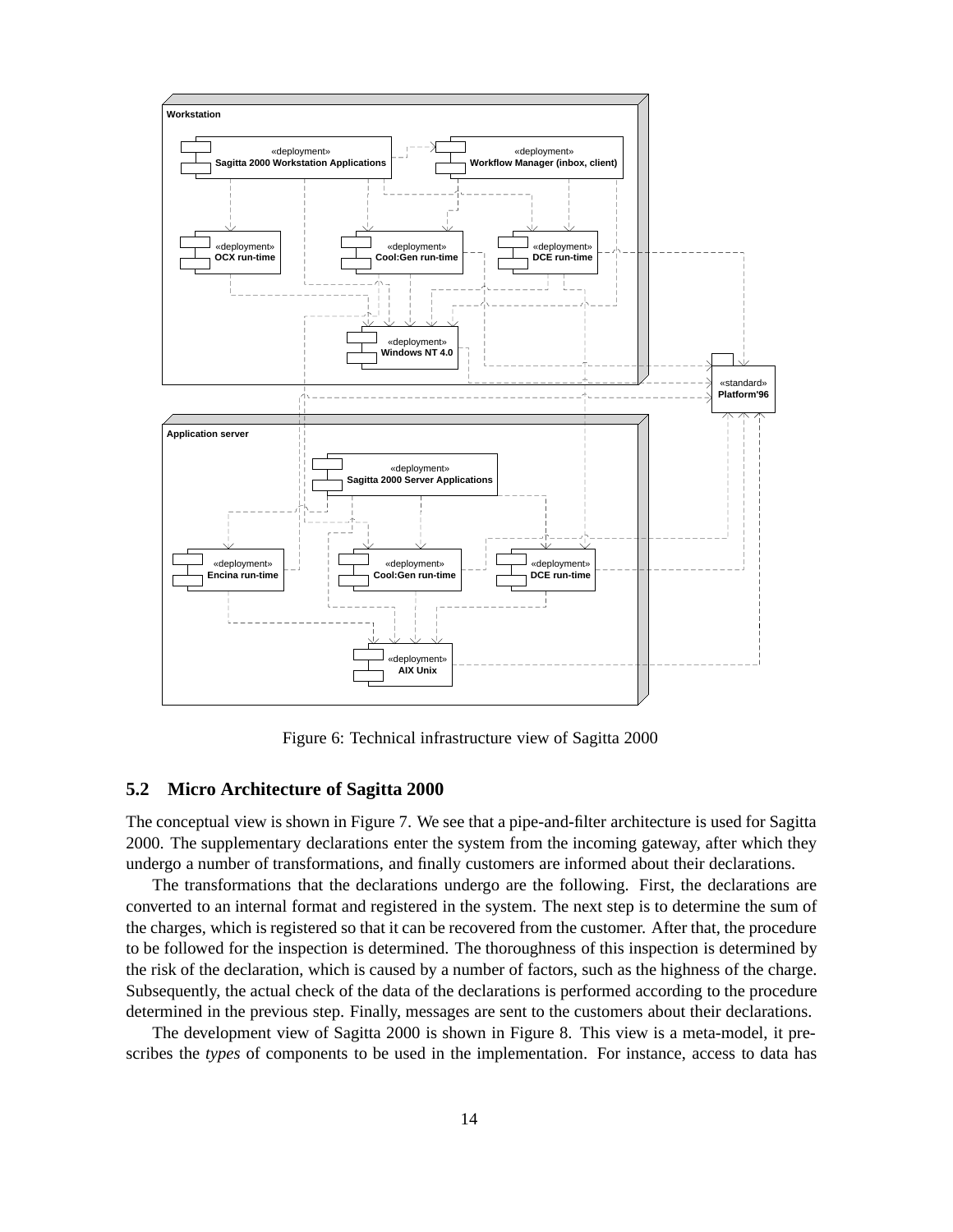

Figure 8: Development view of Sagitta 2000

to be implemented in separate components that do not perform any processing. Similarly, processing has to be separated from presentation. Since these rules cannot be inferred from the meta-model, this model has to be augmented by narrative text that explains the meaning of the various elements. This additional information should be known for a full analysis of modifaibility.

The components that were distinguished in the conceptual view, 'Register', 'Calculate and charge', 'Weigh' and 'Check declaration data', are implemented using component types distinguished in the development view. Some of the development components (instances of development component types) are shared by several conceptual components. An example of such a development component is the function component for calculating the highness of charges. This component is used by both 'Calculate and charge', to initially calculate the highness of charges, and by 'Check declaration data' to recalculate in case of adjustments to the declaration. So, the relationship between the conceptual view and the development view is not completely straightforward.

# **6 Using the Views in the Analysis of Change Scenarios**

In this section we show how the above-mentioned views were used in the scenario evaluation step to assess the impact of change scenarios. Views that are required to assess the impact of change scenario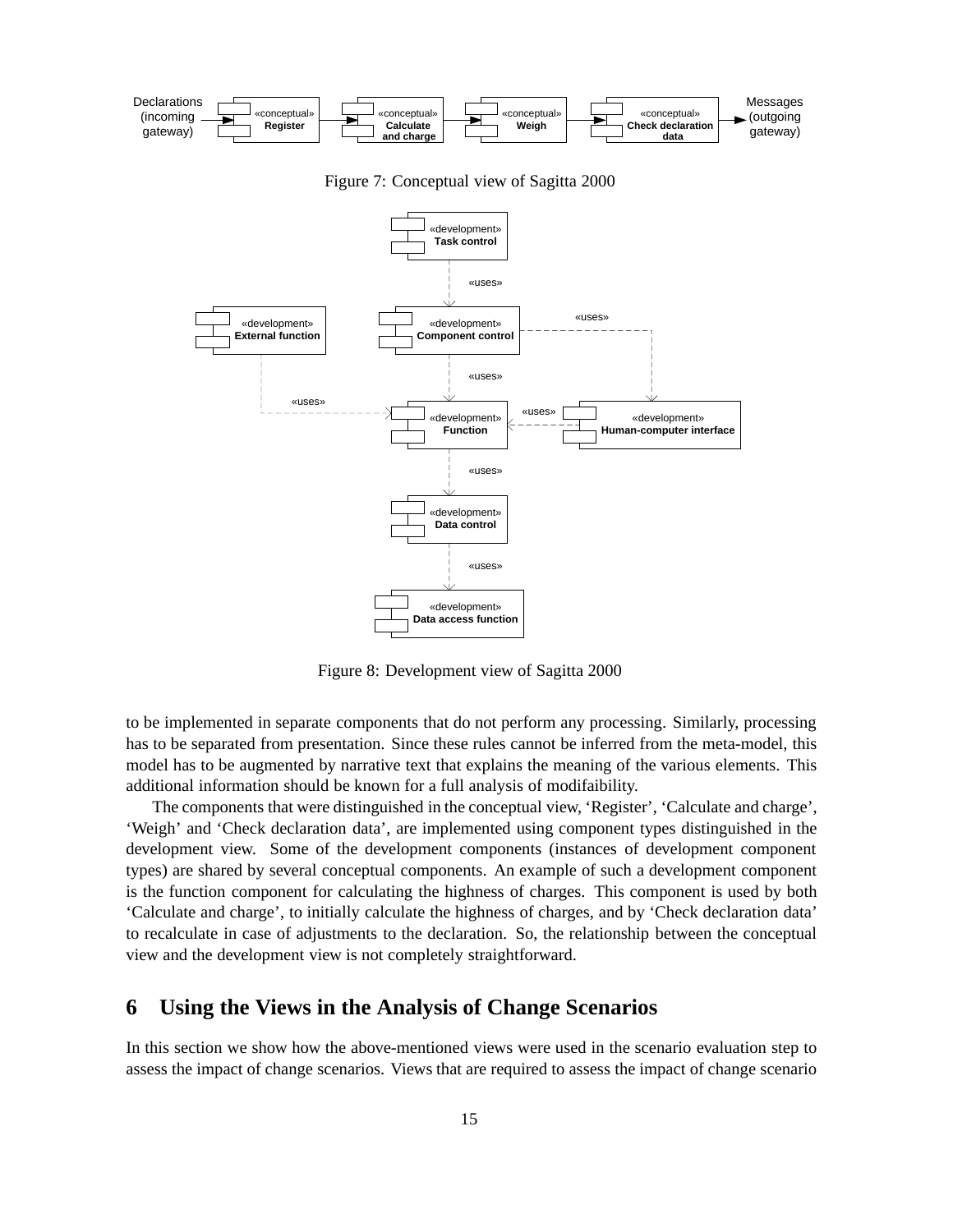|                                                                       |               | Macro arch. | Micro arch.  |      |
|-----------------------------------------------------------------------|---------------|-------------|--------------|------|
|                                                                       | Cont.         | Techn.      | Conc.        | Dev. |
| <b>F.1</b> What needs to be changed to include support for adminis-   | C/E           |             | C/E          | C/E  |
| trative audits in Sagitta 2000?                                       |               |             |              |      |
| <b>F.2</b> Is it possible to include support for fully automated pro- | $\mathcal{C}$ |             | C/E          | C/E  |
| cessing of supplementary declarations? (without human inter-          |               |             |              |      |
| vention)                                                              |               |             |              |      |
| <b>F.3</b> What needs to be changed to enable customers to submit     | C/E           |             |              |      |
| their supplementary declaration through e-mail, through EDI           |               |             |              |      |
| or on paper?                                                          |               |             |              |      |
| F.4 What needs to be changed to register additional information       | C/E           |             | C/E          | C/E  |
| about clients?                                                        |               |             |              |      |
| <b>F.5</b> What happens when the new European code-system is          | $\mathcal{C}$ |             | C/E          | C/E  |
| adopted?                                                              |               |             |              |      |
| <b>F.6</b> What happens when the underlying datamodel of Sagitta      | $\mathcal{C}$ |             | $\mathsf{C}$ | C/E  |
| 2000 is changed?                                                      |               |             |              |      |
| <b>F.7</b> What changes are necessary to adapt the process belonging  | $\mathcal{C}$ |             | C            | C/E  |
| to the processing of supplementary declarations?                      |               |             |              |      |

Table 1: The views required for evaluating changes in the functional specification

capture decisions related to the system's modifiability.

Based on the documentation of Sagitta 2000 and interviews we had with various stakeholders of the system (the architect, designers, and a representative of the customer) we drew up a number of change scenarios. These change scenarios are listed in Table 1, 2 and 3. For each of these change scenarios these tables indicate the views that were used to assess the impact of that scenario. Not all views are equally important for the evaluation of each change scenario. Sometimes, a view is irrelevant for a change scenario, sometimes it is only *consulted* to determine its impact, i.e. to determine which components/systems had to be changed to realize the change scenario. Sometimes a view is also used to *express* the change scenario's impact, i.e. the scenario affects decisions captured in the view. The letter "C" in a table indicates that the view was consulted to assess the impact of a change scenario. The letter "E" indicates that the view is used to express the impact of a change scenario.

In our analysis of Sagitta 2000, we identified three categories of change scenarios: (1) changes in the functional specification, (2) changes in the technical infrastructure and (3) other changes. The following subsections elaborate on these categories.

# **6.1 Changes in the Functional Specification**

The first category consists of change scenarios that affect the functionality of the system. Such scenarios may require adaptions to existing functions of the system, the introduction of new functions in the system or the removal of obsolete functions from the system. Table 1 lists the change scenarios identified that affect the functionality of Sagitta 2000 and which views were required to assess their impact.

For assessing the effect of change scenario F.2, for instance, we use the context view, the conceptual view and the development view. The context view (Figure 5) is used to determine which systems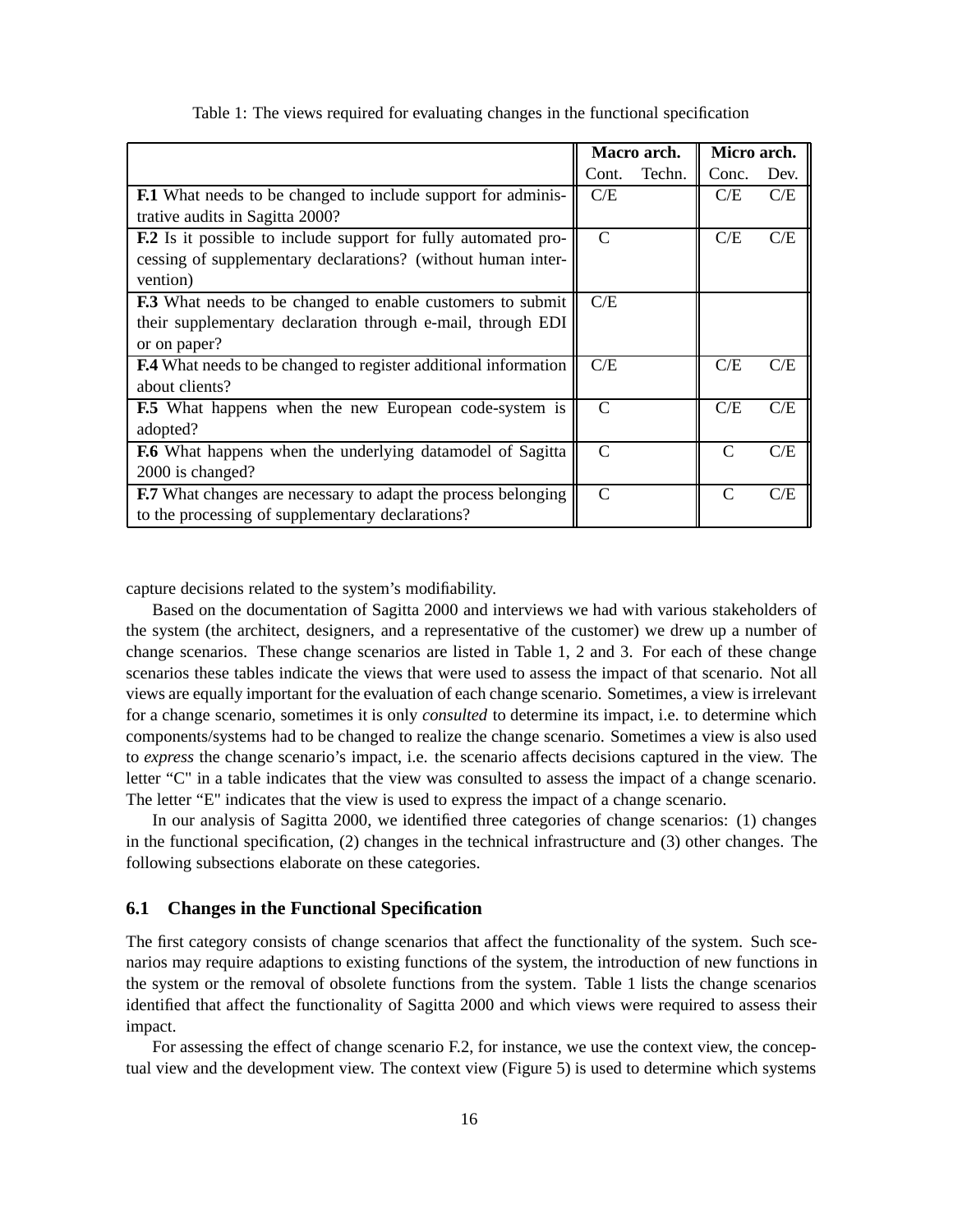|  |  |  |  | Table 2: The views required for evaluating changes in the technical infrastructure |
|--|--|--|--|------------------------------------------------------------------------------------|
|  |  |  |  |                                                                                    |

|                                                                     |       | Macro arch. | Micro arch. |      |
|---------------------------------------------------------------------|-------|-------------|-------------|------|
|                                                                     | Cont. | Techn.      | Conc.       | Dev. |
| <b>TI.1</b> What happens when the operating systems for worksta-    |       | C/E         |             | C/E  |
| tions is changed in the standard for the technical infrastructure   |       |             |             |      |
| (Platform '96)?                                                     |       |             |             |      |
| <b>TI.2</b> What happens when the operating systems for application |       | C/E         |             | C/E  |
| servers is changed in the standard for the technical infrastruc-    |       |             |             |      |
| ture (Platform '96)?                                                |       |             |             |      |
| <b>TI.3</b> What is needed to switch to another database management |       | C/E         |             | C/E  |
| system?                                                             |       |             |             |      |
| <b>TI.4</b> Is it possible to use 'thin-clients' for Sagitta 2000?  |       | $\subset$   |             | C/E  |
| TI.5 What needs to be changed when in Platform '96 the pre-         |       | C/E         |             | C/E  |
| scribed middleware is replaced by another type?                     |       |             |             |      |

are used for processing a supplementary declaration and which of these systems require any human intervention. It turns out that Sagitta 2000 is the only system that requires any user intervention, so the environment is unaffected by this scenario. Then we move on to the conceptual view (Figure 7) at the micro architecture level and notice that the component 'Check declaration data' is the only interactive component. To include support for fully automatic processing, an additional 'Check declaration data' component is needed that is capable of checking a supplementary declaration without any user intervention. In addition, the component 'Weigh' has to be adapted to include an assessment whether a declaration can be checked automatically, or that it has to be checked by hand. These changes have to be realized in the development view (Figure 8), which means that new task control components, component control components and function components have to be defined, and others have to be adapted. So, for change scenario F.3, we consult three views. The effect of the scenario is expressed in two views, viz. the conceptual view and the development view.

For assessing the effect of change scenario F.3, which explores the changes that are required for offering other forms of submission, we only use the context view (Figure 5). This view reveals that the supplementary declarations enter the Tax Department through the incoming gateway, which translates them to a generic format and transfers them to Sagitta 2000. When alternative forms of submission are to be supported, these have to be implemented in the incoming gateway. The interface between the incoming gateway and Sagitta 2000 remains unaffected, because the format of the declarations that flow between them is independent of the form of submission. So, this scenario does not affect the internals of Sagitta 2000 and the effect of the scenario is expressed using only the context view.

#### **6.2 Changes in the Technical Infrastructure**

The second category of change scenarios stem from changes in the technical infrastructure. These changes may come from a variety of sources, such as innovation of products used or changes in the organization's IT-policy. Table 2 lists the change scenarios of this type that we identified for Sagitta 2000. We will elaborate two of these scenarios, TI.1 and TI.5.

Change scenario TI.1 explores what happens when the operating system of the workstations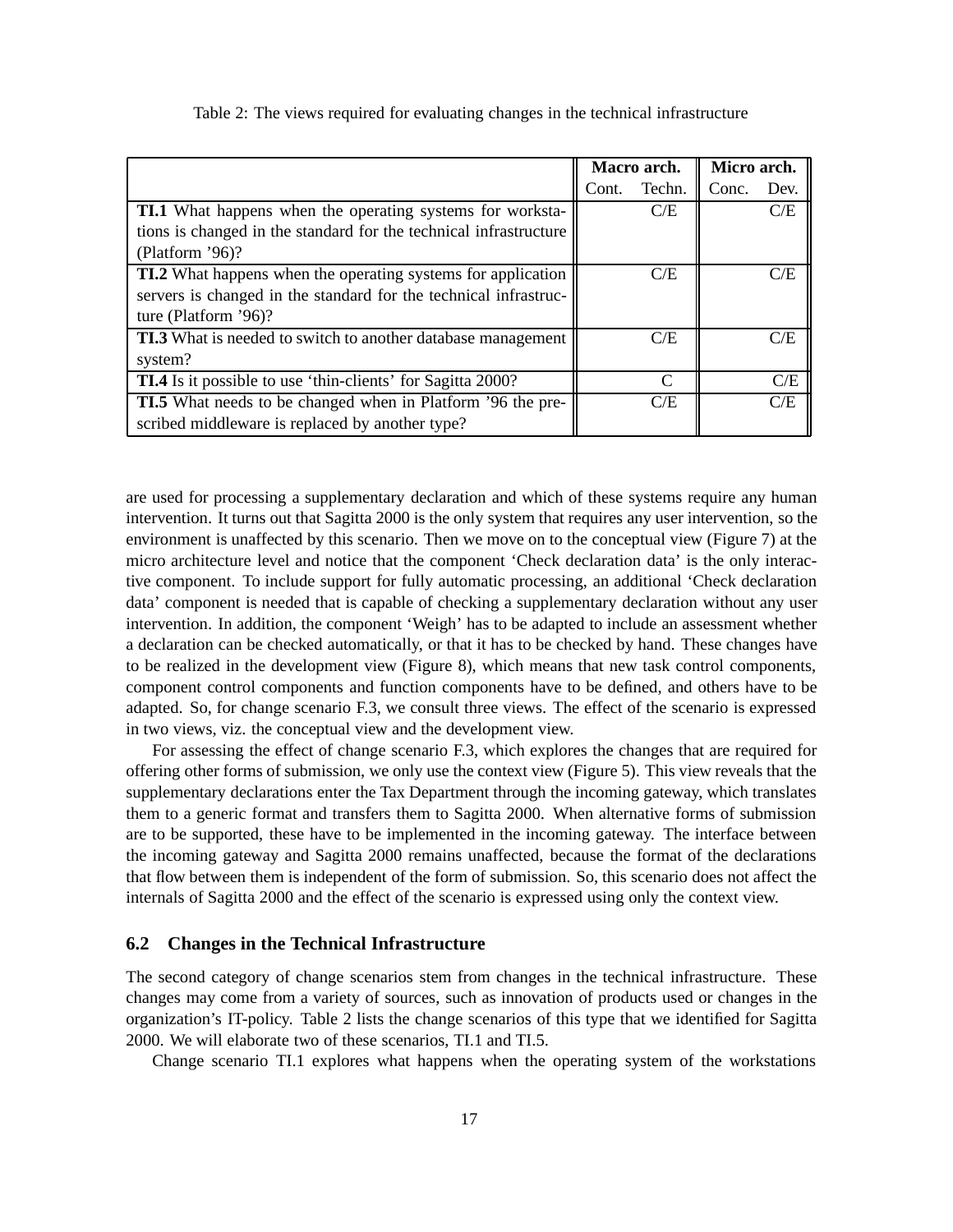changes. To assess the effect of this event, we start by looking at the technical infrastructure view. Figure 6 shows that a number of elements depend on the operating system of the workstations. For each of these elements we have to determine whether they have to change for the new operating system. One of these elements is part of Sagitta 2000, namely the Sagitta 2000 workstation applications. These applications are generated by Cool:Gen based on a set of 'development components'. Cool:Gen can do so for a number of operating systems. If Cool:Gen supports the new operating system, we have to examine the development view (Figure 8) to assess which of these components have to be adapted and/or regenerated for this scenario. If Cool:Gen does not support the new operating system, the whole system has to be rebuilt for this scenario. The context view and the conceptual view are not consulted for this scenario because they do not include any information concerning the distribution of components over machines. So, for change scenario TI.1 two views are consulted, and both views are affected by the change.

Change scenario TI.5 deals with the changes necessary when another type of middleware is prescribed. The technical infrastructure view (Figure 6) indicates the elements that are dependent on DCE (the middleware currently used). These elements are the Sagitta 2000 workstation applications and the client inbox of the Workflow Manager on the workstations, the Sagitta 2000 server applications on the application server and Sybase DBMS on the database server. For all of these elements we have to determine whether they have to be adapted and whether that is possible at all. Sybase DBMS, for instance, has to support the new middleware, otherwise a major problem emerges. Adapting Sagitta 2000 to the new type of middleware is a matter of regenerating the system using Cool:Gen, provided the generator supports this new type of middleware. Again, we have to examine the development view to determine which development components have to be adapted and/or regenerated for this scenario. So, we use two views to determine and express the effect of the change scenario, viz. the technical infrastructure view and the development view.

### **6.3 Other Changes**

The third category is a reservoir of change scenarios that cause changes that cannot be classified in one of the other categories. For Sagitta 2000 these scenarios are listed in Table 3. Most of these scenarios cause changes in one of the external components used by Sagitta 2000, and these changes may influence Sagitta 2000 as well.

Change scenario O.1, for example, concerns the integration of a new European system for handling transport declarations, called Transit, in Sagitta 2000. Transit is a standard package that is developed on the authority of the European Union and will be used by a number of countries of the European Union. The first view that is used to assess the effect of this scenario is the context view (Figure 5). This view helps to determine whether the functionality of this new system overlaps with the functionality of any other system. In addition, this view helps us to investigate the interfaces between Transit and other systems. It turns out that Transit has support for receiving incoming declarations and workflow management built-in. The first can be disabled in Transit but the latter cannot. This means that this issue has to be addressed when Transit is adopted. Another issue is that Transit has its own facilities for managing customer data. To avoid that this data has to be maintained twice, integration with the central customer database is desirable.

The next step is to explore the relationship between Transit and the technical infrastructure using the technical infrastructure view (Figure 6). This reveals that Transit uses some products that differ from those prescribed by the Platform '96 standard used by the Dutch Customs. Transit uses, for example, Oracle DBMS instead of Sybase DBMS that is prescribed by Platform '96. This issue can be addressed in a number of ways; e.g. Transit could be altered to use the products prescribed by Platform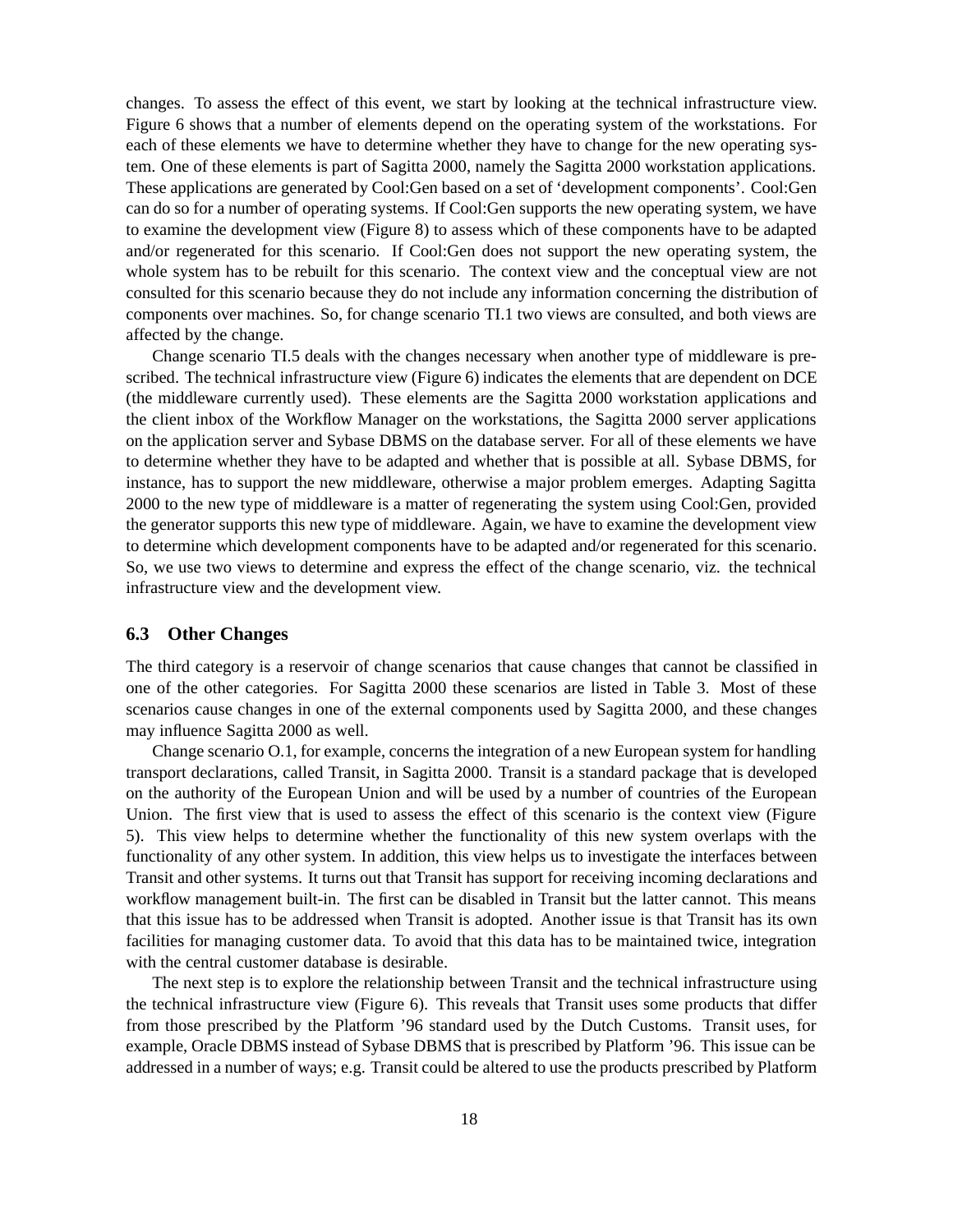|                                                                      |               | Macro arch. | Micro arch.   |      |
|----------------------------------------------------------------------|---------------|-------------|---------------|------|
|                                                                      | Cont.         | Techn.      | Conc.         | Dev. |
| <b>O.1</b> What needs to be changed in order to integrate Transit in | C/E           | C/E         | C             | C/E  |
| Sagitta 2000?                                                        |               |             |               |      |
| <b>O.2</b> What is needed to make parts of Sagitta 2000 available to | $\mathcal{C}$ |             | $\mathsf{C}$  | C/E  |
| other systems?                                                       |               |             |               |      |
| <b>0.3</b> What needs to be changed when RIN (new tax recovery       | C/E           | $\subset$   | $\mathcal{C}$ |      |
| system) is adopted?                                                  |               |             |               |      |
| <b>O.4</b> What needs to be changed when BVR (new relation man-      | C/E           |             |               |      |
| agement system) is adopted?                                          |               |             |               |      |
| <b>O.5</b> What needs to be changed when the new workflow man-       | C/E           | C           | C             | C/E  |
| agement sytem is adopted?                                            |               |             |               |      |
| <b>O.6</b> What needs to be changed when the incoming gateway        | C/E           |             |               |      |
| comes under the responsibility of the central department con-        |               |             |               |      |
| cerned with all inputs?                                              |               |             |               |      |
| <b>O.7</b> What needs to be changed when the final incoming gate-    | $\mathcal{C}$ |             | C/E           | C/E  |
| way uses another format than the temporary incoming gateway?         |               |             |               |      |

Table 3: The views required for evaluating other changes

'96 or one could relax the obligation that Transit should adhere to the Platform '96 standard. It is up to the Dutch Customs management to decide which of these solutions is chosen. Our next step is to investigate the conceptual view (Figure 7), in order to determine the overlap in functionality between Transit and Sagitta 2000. It turns out that Transit and Sagitta 2000 have no overlap in functionality, because Transit is aimed at other types of declarations than those supported by Sagitta 2000. However, it turns out that Sagitta 2000 and Transit do use common data. This means that it has to be decided where this data will be maintained: (1) in the databases of Sagitta 2000 or (2) in those of Transit. To investigate the effect of these decisions, the development view (Figure 8) should be investigated. When the first option is selected it is probably necessary that new data access components are added to Sagitta 2000 that fit the way in which Transit accesses this common data. However, if the second option is chosen the existing data access components of Sagitta 2000 have to be adapted so that they obtain their data from Transit. So, all four views are consulted for change scenario O.1, and three of them are used to express the effect of the required changes.

The impact of change scenario O.4 can be assessed using only two views, viz. the context view and the technical infrastructure view. The new relation management system replaces one of the systems from the registration and algorithms layer. The context view (Figure 5) is used to determine which systems are affected when this system changes. A number of systems use data from this system, but they do not access the system directly, they always use the associated service. Thus, when it is replaced by the new relation management system, the internals of this service probably have to be adapted but its interface can remain the same. This means that other systems, including Sagitta 2000, are unaffected by this change. The technical infrastructure view (Figure 6) is then used to assess whether this change affects one or more elements of the technical infrastructure. It turns out that the old relation management system, as well as the new relation management system, are installed on a different part of the technical infrastructure, and, therefore, that the elements of this view are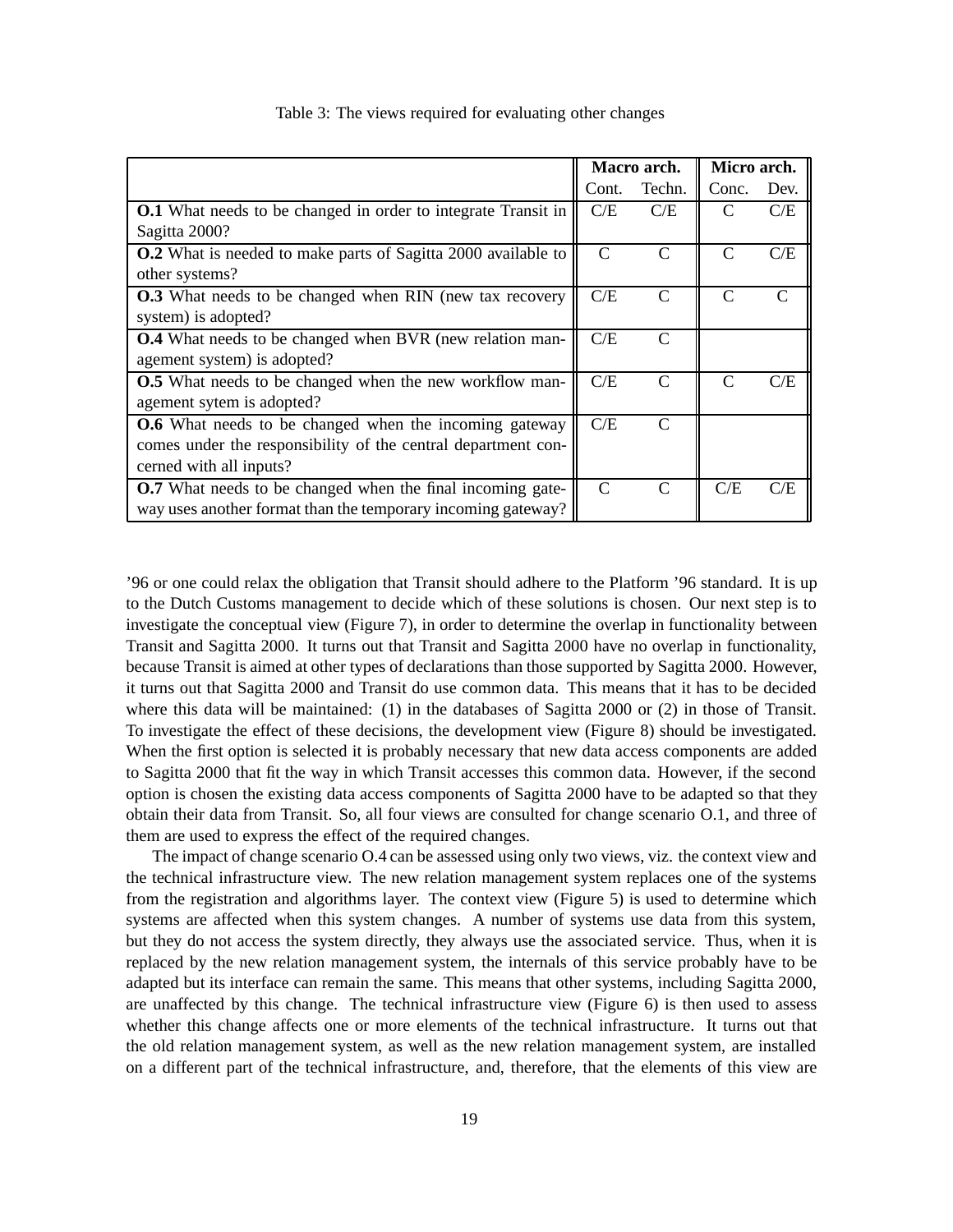unaffected. So, the effect of this scenario can be expressed using only the context view.

### **6.4 Evaluation**

Each of the aforementioned viewpoints is required in the assessment of at least some change scenarios. So, each of them captures decisions related to modifiability. We do not have a formal proof that the four viewpoints defined in this paper are always sufficient to assess the impact of change scenarios. Our experiences with software architecture analysis for three different systems (MISOC 2000 at the Dutch Department of Defense [13], EASY at DFDS Fraktarna [11] and Sagitta 2000 at the Dutch Tax Department), however, do suggest that these four viewpoints capture all relevant information.

The tables with the scenarios show a certain pattern in the views that are required to assess their impact. This pattern is not coincidental. In this case, the evalutation of change scenarios that affect functional requirements requires all views except for the technical infrastructure view. For scenarios that affect the technical infrastructure, we need to investigate the technical infrastructure view and the development view. For the remaining category we investigate all views. Again, we have no formal proof that these rules hold in general, but our other experiences show a similar pattern.

# **7 Conclusions**

Modifiability is an important quality for business information systems. The foundation for a system's modifiability is laid by the decisions made in the software architecture. However, it is not always apparent in which areas decisions should be made in order to achieve modifiable systems. A solution to this problem is offered by view models: view models constitute a set of viewpoints that should be addressed in the description of a system's software architecture. This focuses the architect on a number of important decision areas. In particular, a view model that captures modifiability-related decisions highlights the decisions regarding this quality attribute.

In this paper we introduce four architectural viewpoints on business information systems that capture decisions related to a system's modifiability: the context viewpoint, the technical infrastructure viewpoint, the conceptual viewpoint and the development viewpoint. The latter two viewpoints coincide with viewpoints introduced before by other authors. All four viewpoints capture decisions that concern the allocation of functionality to components and dependencies between components.

The viewpoints are illustrated using the software architecture of a system whose modifiability we analyzed for the Dutch Tax Department. In this analysis we used ALMA, a scenario-based method for architecture-level modifiability analysis. Architecture description is an important part of this method: a description of the architecture is used to determine the impact of the change scenarios.

We have shown that each of the aforementioned viewpoints is required in the assessment of at least some change scenarios. So, each of them captures decisions related to modifiability. Our other experiences with software architecture analysis (MISOC 2000 at the Dutch Department of Defense [13] and EASY at DFDS Fraktarna [11]) suggest that these four viewpoints capture all relevant information. We claim that when these views are required in the analysis, the decisions they capture should also be considered during development.

In future research we want to further validate whether the identified viewpoints capture all relevant dependencies between systems and within systems, or that additional views are needed. In addition, our aim is to refine the semantics of the views used.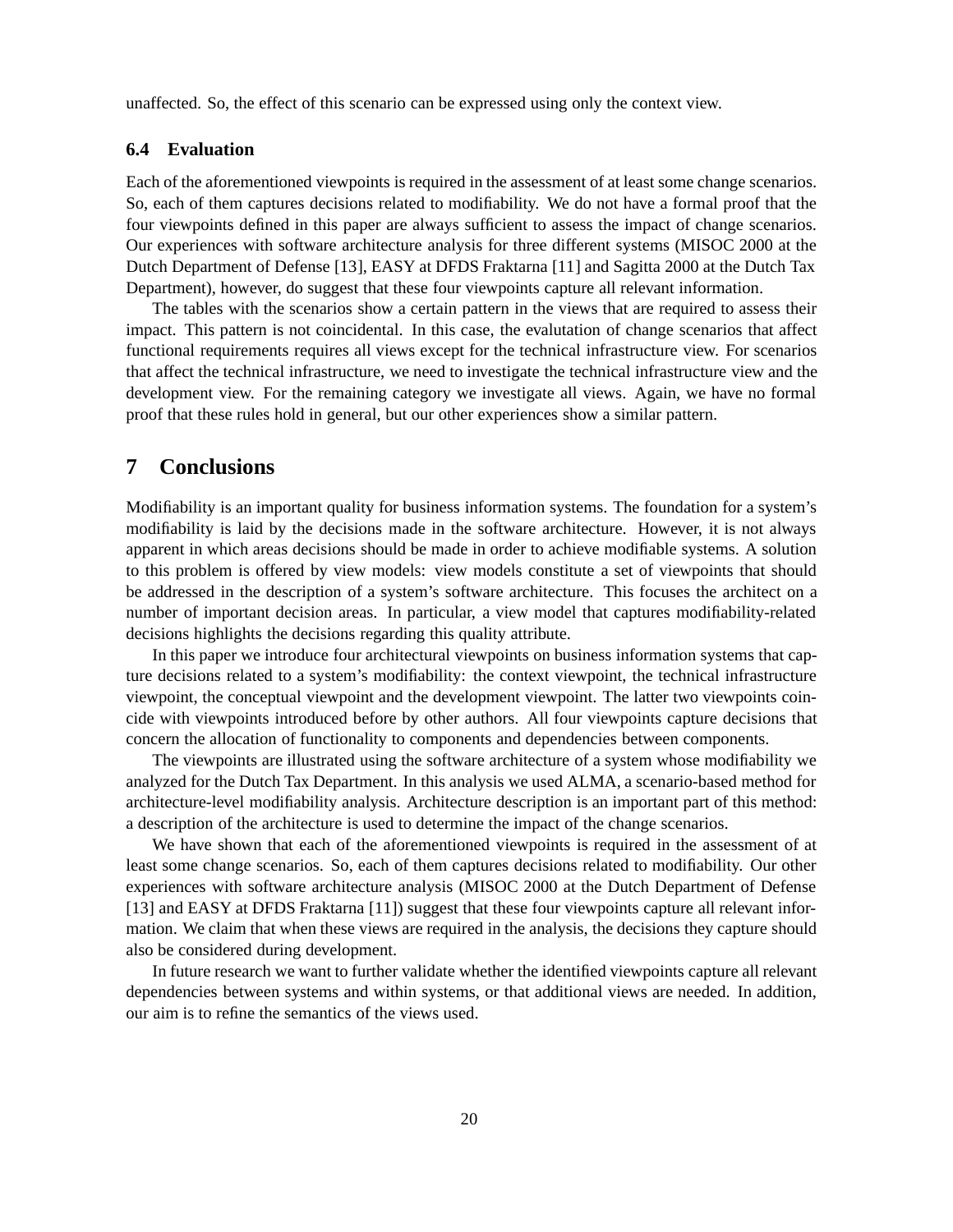# **Acknowledgements**

This research is mainly financed by Cap Gemini Netherlands. We thank the Dutch Tax Department and its IT-department for their cooperation. We are especially grateful to Harm Masman, Lourens Riemens, Jos Tiggelman and Harald de Torbal, for their valuable comments and input.

## **References**

- [1] L. Bass, P. Clements, and R. Kazman. *Software Architecture in Practice*. Addison-Wesley, Reading, Massachusetts, 1998.
- [2] P. O. Bengtsson, N. Lassing, J. Bosch, and H. van Vliet. Analyzing software architectures for modifiability. Technical Report HK-R-RES–00/11-SE, Högskolan Karlskrona/Ronneby, 2000.
- [3] P. C. Clements. A survey of architecture description languages. In *Proceedings of the 8th International Workshop on Software Specification and Design*, March 1996.
- [4] M. Fowler. *UML Distilled: A Brief Guide to the Standard Object Modeling Language*. Addison-Wesley, Reading, Massachusetts, 2nd edition, 1999.
- [5] V. Gruhn and U. Wellen. Integration of heterogenous software architectures an experience report. In P. Donohoe, editor, *Software architecture: Proceedings of the First Working IFIP Conference on Software Architecture (WICSA1)*, pages 437–454, Dordrecht, The Netherlands, 1999. Kluwer Acadamic Publishers.
- [6] C. Hofmeister, R. Nord, and D. Soni. *Applied software architecture*. Addison-Wesley, Reading, Massachusetts, 1999.
- [7] IEEE recommended practice for architecture description. IEEE Std 1471, 2000.
- [8] R. Kazman, G. Abowd, L. Bass, and P. Clements. Scenario-Based analysis of software architecture. *IEEE Software*, 13(6):47–56, 1996.
- [9] R. Kazman, M. Barbacci, M. Klein, and S. J. Carrière. Experience with performing architecture tradeoff analysis. In *Proceedings of International Conference on Software Engineering '99 (ICSE99)*, pages 54–63, 1999.
- [10] P. B. Kruchten. The 4+1 view model of architecture. *IEEE Software*, 12(6):42–50, 1995.
- [11] N. Lassing, P. O. Bengtsson, H. van Vliet, and J. Bosch. Experiences with software architecture analysis of modifiability. Technical Report HK-R-RES–00/10-SE, Högskolan Karlskrona/Ronneby, 2000.
- [12] N. Lassing, D. Rijsenbrij, and H. van Vliet. Flexibility of the ComBAD architecture. In P. Donohoe, editor, *Software architecture: Proceedings of the First Working IFIP Conference on Software Architecture (WICSA1)*, pages 341–355, Dordrecht, The Netherlands, 1999. Kluwer Academic Publishers.
- [13] N. Lassing, D. Rijsenbrij, and H. van Vliet. Towards a broader view on software architecture analysis of flexibility. In *Proceedings of the 6th Asia-Pacific Software Engineering Conference '99 (APSEC'99)*, pages 238–245, 1999.